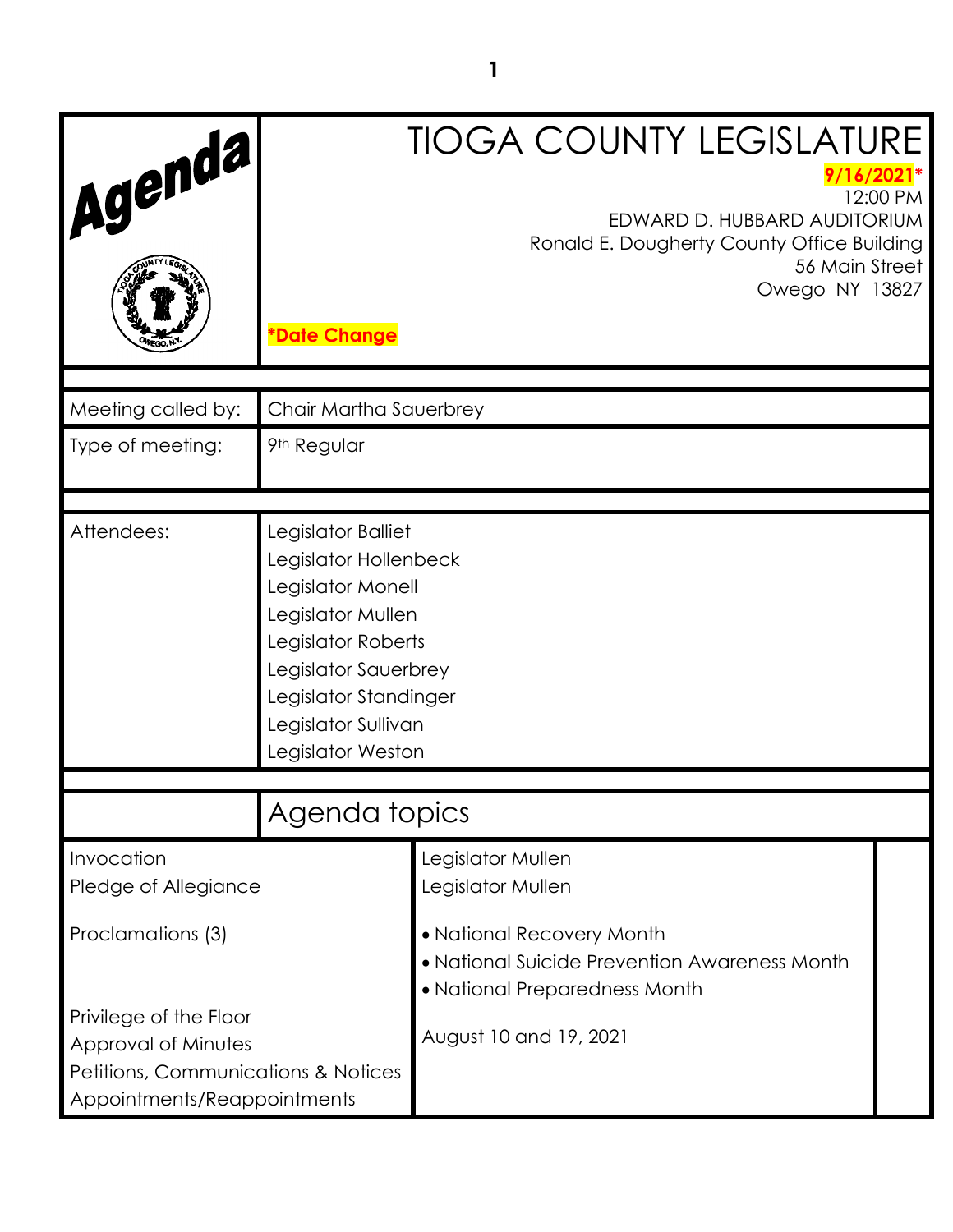| <b>Reports Standing Committees</b> |                                         |                                                                                                                                                                                                                                                                                                                                                                                              |  |
|------------------------------------|-----------------------------------------|----------------------------------------------------------------------------------------------------------------------------------------------------------------------------------------------------------------------------------------------------------------------------------------------------------------------------------------------------------------------------------------------|--|
| RESOLUTIONS:                       | 1. Establish Equalization Rates<br>2022 | 2. Designation of Tioga County Local Development Corporation, d.b.a<br>Tioga County Tourism, as Authorized Tourism Promotion Agency for                                                                                                                                                                                                                                                      |  |
|                                    |                                         | 3. Reappoint REAP Board Member                                                                                                                                                                                                                                                                                                                                                               |  |
|                                    |                                         | 4. Appoint Member to the Tioga County Planning Board                                                                                                                                                                                                                                                                                                                                         |  |
|                                    |                                         | 5. SEQRA Consideration for New York State Office of Parks, Recreation<br>and Historic Preservation (NYSOPRHP) 2021-2022 Snowmobile Trails<br>Grant-in-Aid Program, Phase II Application                                                                                                                                                                                                      |  |
|                                    |                                         | 6. Authorization for Tioga County Legislature Approval of the<br>Reissuance and Conversion of Revenue Bonds by the Central<br>Bradford Progress Authority and Declaring that it is Desirable for the<br>Health, Safety, and Welfare of the People of Tioga County, NY for<br>the Central Bradford Progress Authority to Finance Certain Facilities<br>Serving the People of Tioga County, NY |  |
|                                    | Taxes                                   | 7. Authorize Sale of County Owned Properties Acquired for Delinquent                                                                                                                                                                                                                                                                                                                         |  |
|                                    | <b>Term Disability</b>                  | 8. Renew Policy with ShelterPoint Life Insurance Company for Short-                                                                                                                                                                                                                                                                                                                          |  |
|                                    | 9. Award Bid for EMS Study              |                                                                                                                                                                                                                                                                                                                                                                                              |  |
|                                    |                                         | 10. Authorize Contract with United Health Care (UHC) for Retiree<br>Medicare Advantage Plan/Medicare Part D Prescription Drug<br>Coverage through Broome County Purchasing Alliance (BCPA)<br>11. Authorize Contract with Excellus Blue Cross/Blue Shield to Administer                                                                                                                      |  |
|                                    |                                         | <b>Health Insurance Benefits</b>                                                                                                                                                                                                                                                                                                                                                             |  |
|                                    |                                         | 12. Authorize 2021-22 Contracts with SADD School Associates - STOP DWI<br>13. Approve 2022 STOP DWI Plan                                                                                                                                                                                                                                                                                     |  |
|                                    |                                         | 14. Authorize the Submission of the 2021-2022 STOP DWI High Visibility<br>Engagement Application - STOP DWI                                                                                                                                                                                                                                                                                  |  |
|                                    | to Provide Legal Services               | 15. Authorization to Execute Engagement Letter from Goldberg Segalla                                                                                                                                                                                                                                                                                                                         |  |
|                                    | Funds                                   | 16. Authorizing the Implementation and Funding in the First Instance<br>100% of the Federal and State "Marchiselli" Program-Aid Eligible<br>Costs of a Transportation Federal-Aid Project and Appropriating                                                                                                                                                                                  |  |
|                                    | <b>Budget Amendment</b>                 | 17. Authorize Application for NYS Early Voting Expansion Grant and                                                                                                                                                                                                                                                                                                                           |  |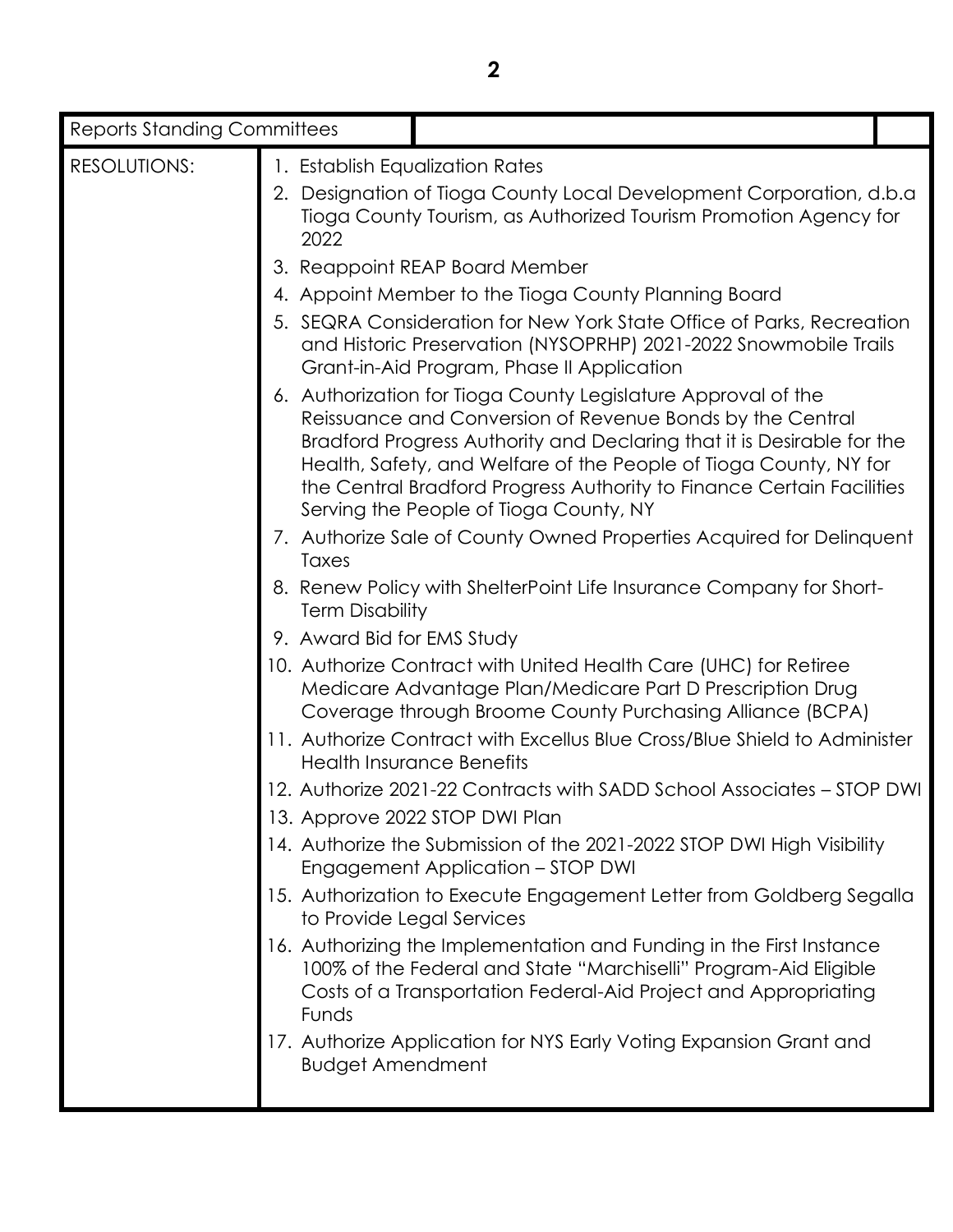| 18. Apply for NYS Technology Innovation and Election Resource Grant<br>and Budget Amendment                                                               |
|-----------------------------------------------------------------------------------------------------------------------------------------------------------|
| 19. Amend Budget & Appropriate Funds - Public Health                                                                                                      |
| 20. Contingency Fund Request and Transfer of Funds - Mental Hygiene                                                                                       |
| 21. Authorization to Reclassify Vacant Part-Time Land Bank Director<br>Position - Economic Development & Planning                                         |
| 22. Authorize Salary Reallocation within CSEA Salary Schedule for<br>Supervising Public Health Sanitarian and Public Health Sanitarian -<br>Public Health |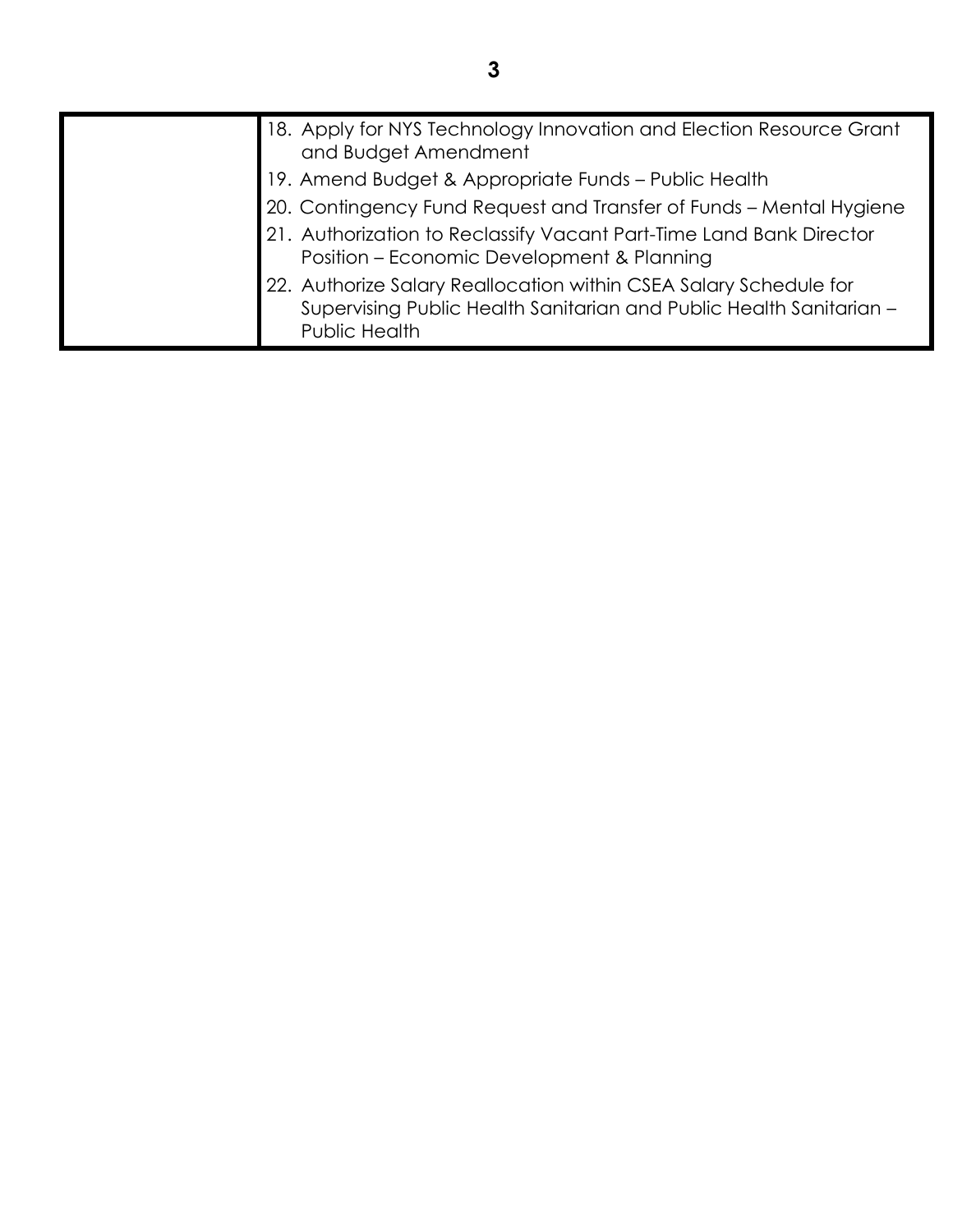#### **COUNTY OF TIOGA EXECUTIVE PROCLAMATION**

WHEREAS: Prevention, treatment and recovery efforts improve the community's welfare and provide renewed outlook on life for those who, along with their family and friends, struggle with substance use disorders; and

WHEREAS: 9.2 million adults have a co-occurring mental health and substance use disorder; and

WHEREAS: Of the 19.3 million adults in the United States with a substance use disorder, 47.7% also have a co-occurring mental health disorder; and

WHEREAS: Substance use negatively affects children, families and loved-ones and takes a great toll on our society economically and in terms of safety; and

WHEREAS: Studies have indicated that people who made an effort to get treatment, but did not receive it, were concerned that receiving treatment might cause neighbors and community members to have negative opinions of them; and

WHEREAS: Fear and stigma continue to be barriers to seeking help for an addiction; and

WHEREAS: CASA - Trinity provides prevention, education, advocacy, early intervention and referral services for individuals, friends or family members who are living with an addiction; and

WHEREAS: Tioga County Department of Mental Hygiene remains eager and prepared to provide treatment for Tioga County Citizens who choose to work toward recovery for a substance use disorder; and

WHEREAS: Such education and raising awareness is essential in overcoming misconceptions and achieving long-term recovery; and

WHEREAS: To help achieve this goal, the US Department of Health and Human Services, the Substance Use and Mental Health Services Administration, the White House Office of National Drug Control Policy, the New York State Office of Alcoholism and Substance Abuse Services, and the Tioga County Department of Mental Hygiene invite all Tioga County residents to participate in the 32<sup>nd</sup> anniversary of National Alcohol and Drug Addiction Recovery Month now known as National Recovery Month; therefore

The TIOGA COUNTY LEGISLATURE, County of Tioga, does hereby proclaim the month of September 2021 as:

## **NATIONAL RECOVERY MONTH IN TIOGA COUNTY**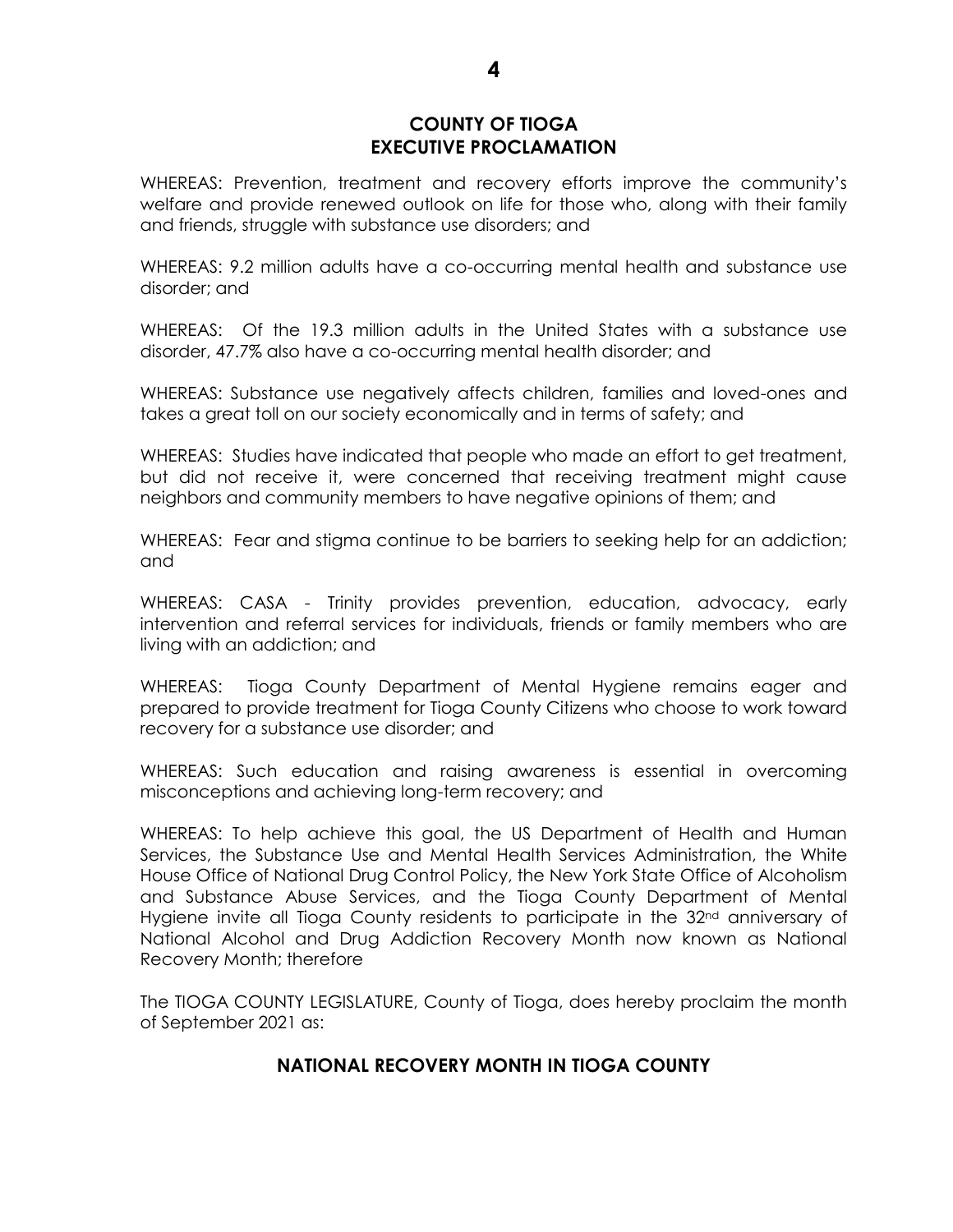#### **COUNTY OF TIOGA EXECUTIVE PROCLAMATION**

WHEREAS: The citizens of Tioga County value the overall health and wellbeing of all the residents of Tioga County and are proud to support the observance of National Suicide Prevention Awareness Month; and

WHEREAS: Suicide is the 12<sup>th</sup> leading cause of death in New York State; and

WHEREAS: Suicide is the second leading cause of death for ages 10-34 and fourth leading cause of death for ages 35-54; and

WHEREAS: Suicide claimed the lives of over 1,723 New Yorkers in 2020, or an average of one person died of suicide every five hours in the state; and

WHEREAS: The total deaths to suicide reflect a total of 34,563 years of potential life lost before age 65; and

WHEREAS: Stigma works against Suicide Prevention by discouraging persons at risk from seeking lifesaving help; and

WHEREAS: Most suicides are preventable; and

WHEREAS: Tioga County Suicide Prevention Coalition's mission is to increase awareness, provide education, training, resources and coordinate community services to the public; and

WHEREAS: Tioga County is no different than any other community in the country, but chooses to publicly state and place our full support behind local educators, mental health professionals, and parents, as partners in supporting our community in simply being available to one another; therefore

The TIOGA COUNTY LEGISLATURE, County of Tioga, does hereby proclaim the month of September 2021 as:

## **NATIONAL SUICIDE PREVENTION AWARENESS MONTH IN TIOGA COUNTY**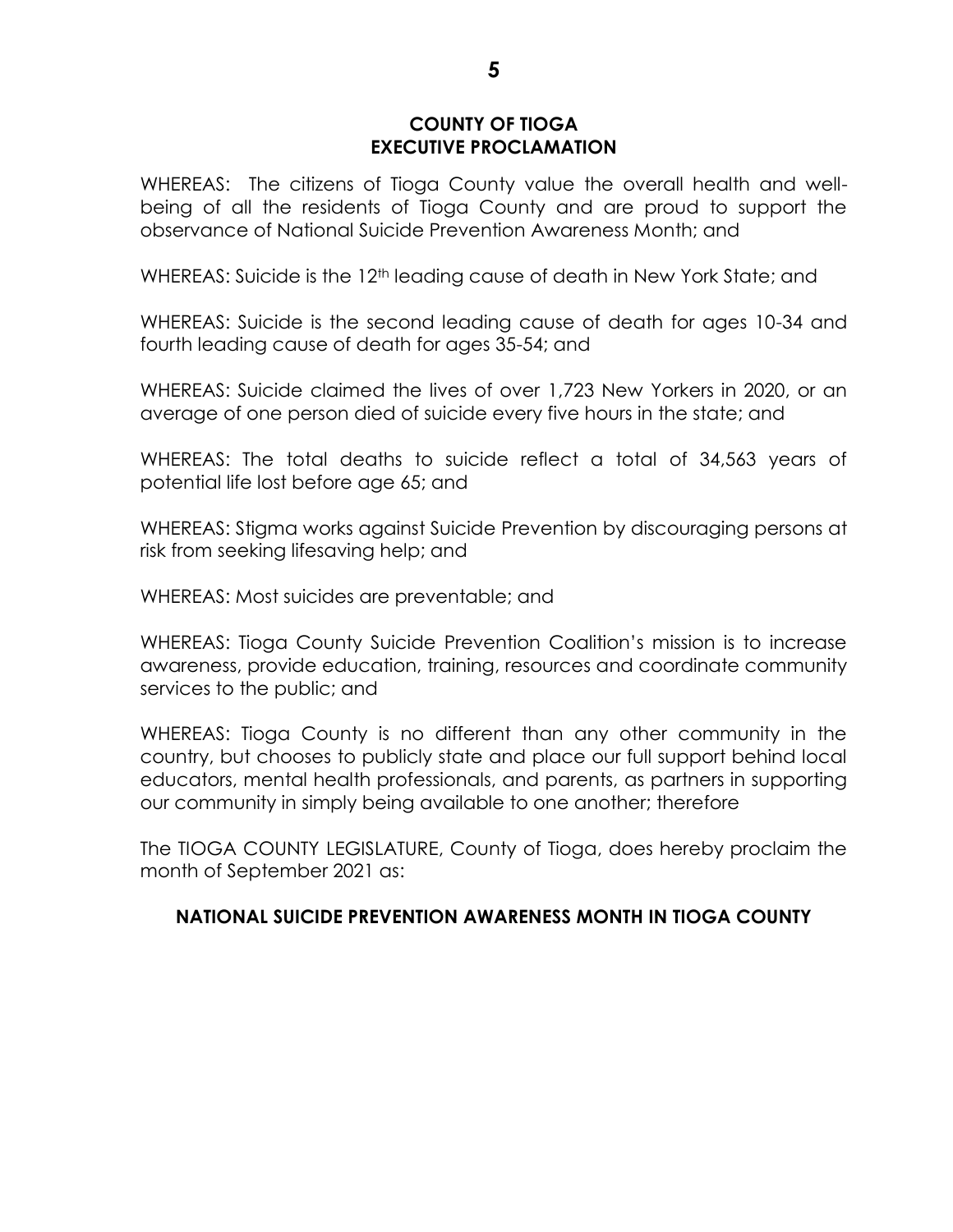#### **COUNTY OF TIOGA EXECUTIVE PROCLAMATION**

WHEREAS: The month of September is recognized as "National Preparedness Month" and creates an opportunity for every citizen to prepare themselves to be on their own for at least three days, as well as prepare their homes, businesses, and communities for emergencies and disasters; and

WHEREAS: The 2021 National Preparedness Month theme is "Prepare to Protect. Preparing for disasters is protecting everyone you love."; and

WHEREAS: During an emergency, every second counts, and emergency preparedness programs educate individuals and families on how to prepare before, during, and after a disaster; and

WHEREAS: These programs address threats of flooding, flash flooding, severe winter storms, extreme temperatures, power outages, and other potentially life-threatening circumstances that are commonplace in Tioga County to help make our community better prepared, resilient, and safer; and

WHEREAS: The Tioga County Health Department, working alongside our community partners, promotes an all-hazards approach to emergency preparedness by providing ongoing outreach, education, training, and planning to ensure that the community is aware of how to prepare, respond, recover, and mitigate against disasters; and

WHEREAS: Emergency preparedness is the responsibility of every individual, and all county residents are urged to make preparedness a priority and work together, as a team, to ensure that individuals, families, and communities are prepared for disasters and emergencies of any type; therefore

The TIOGA COUNTY LEGISLATURE, County of Tioga, does hereby proclaim the month of September 2021 as:

## **NATIONAL PREPAREDNESS MONTH**

and urges all citizens of our county to participate in preparedness activities and become more prepared by making a plan, building a kit, and staying informed.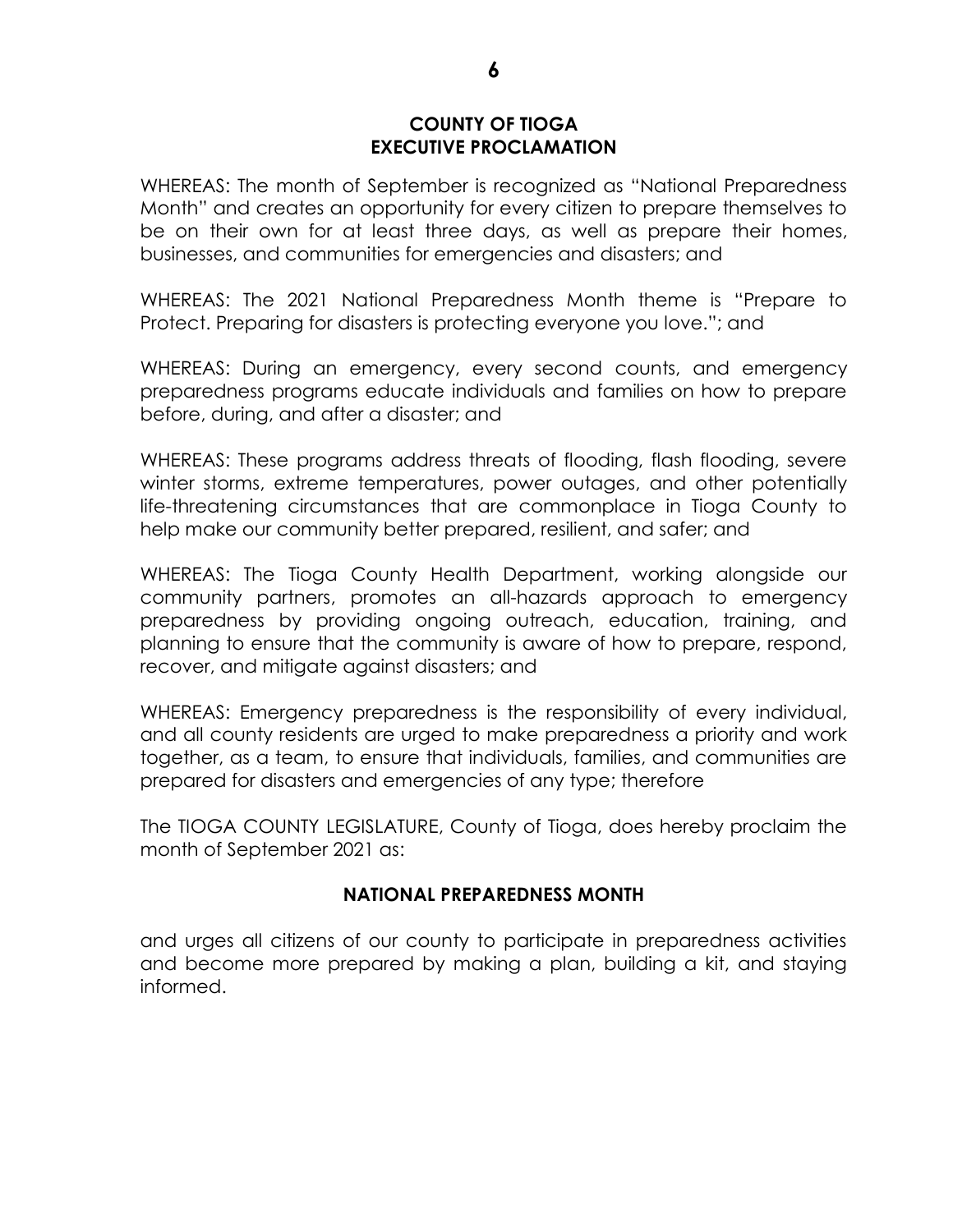## REFERRED TO: ADMINISTRATIVE SERVICES COMMITTEE

RESOLUTION NO. -21 ESTABLISH EQUALIZATION RATES

RESOLVED: That under the provisions of Section 804 of the Real Property Tax Law, equalization rates for the purpose of apportioning 2022 County taxes among the several Towns are hereby established as follows:

| Town of Barton               | 80.00  |
|------------------------------|--------|
| <b>Town of Berkshire</b>     | 95.00  |
| Town of Candor               | 92.00  |
| <b>Town of Newark Valley</b> | 66.00  |
| <b>Town of Nichols</b>       | 25.80  |
| Town of Owego                | 68.00  |
| <b>Town of Richford</b>      | 96.00  |
| Town of Spencer              | 100.00 |
| Town of Tioga                | 6.00   |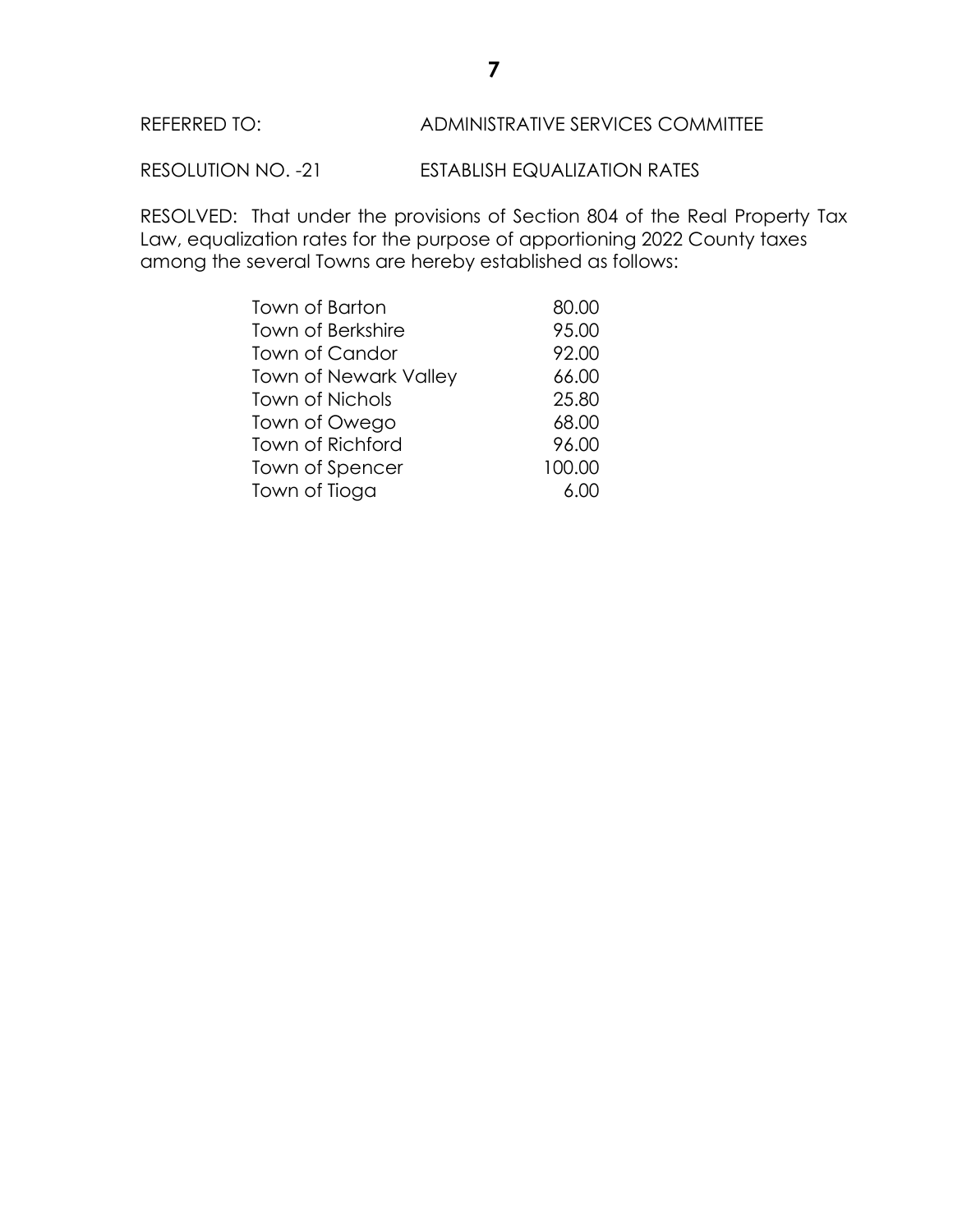RESOLUTION NO. -21 DESIGNATION OF TIOGA COUNTY LOCAL DEVELOPMENT CORPORATION, D.B.A. TIOGA COUNTY TOURISM, AS AUTHORIZED TOURISM PROMOTION AGENCY FOR 2022

WHEREAS: The Tioga County Local Development Corporation, d.b.a. the Tioga County Tourism Office, is the not-for-profit corporation that develops and implements a tourism promotion and marketing program for the county; and

WHEREAS: The Tioga County Tourism Office coordinates with the State in its tourism grants program; and

WHEREAS: The New York State Tourism Grants Program is designed to encourage tourism promotion throughout the regions of New York State; and

WHEREAS: The guidelines for this local assistance program require counties to appoint an official Tourism Promotion Agency (TPA); therefore be it

RESOLVED: That the Tioga County Tourism Office be and hereby is designated by the Tioga County Legislature as their Tourism Promotion Agency for the 2022 budget year and authorized to make application for and receive grants on behalf of the county pursuant to the New York State Tourism Promotion Act.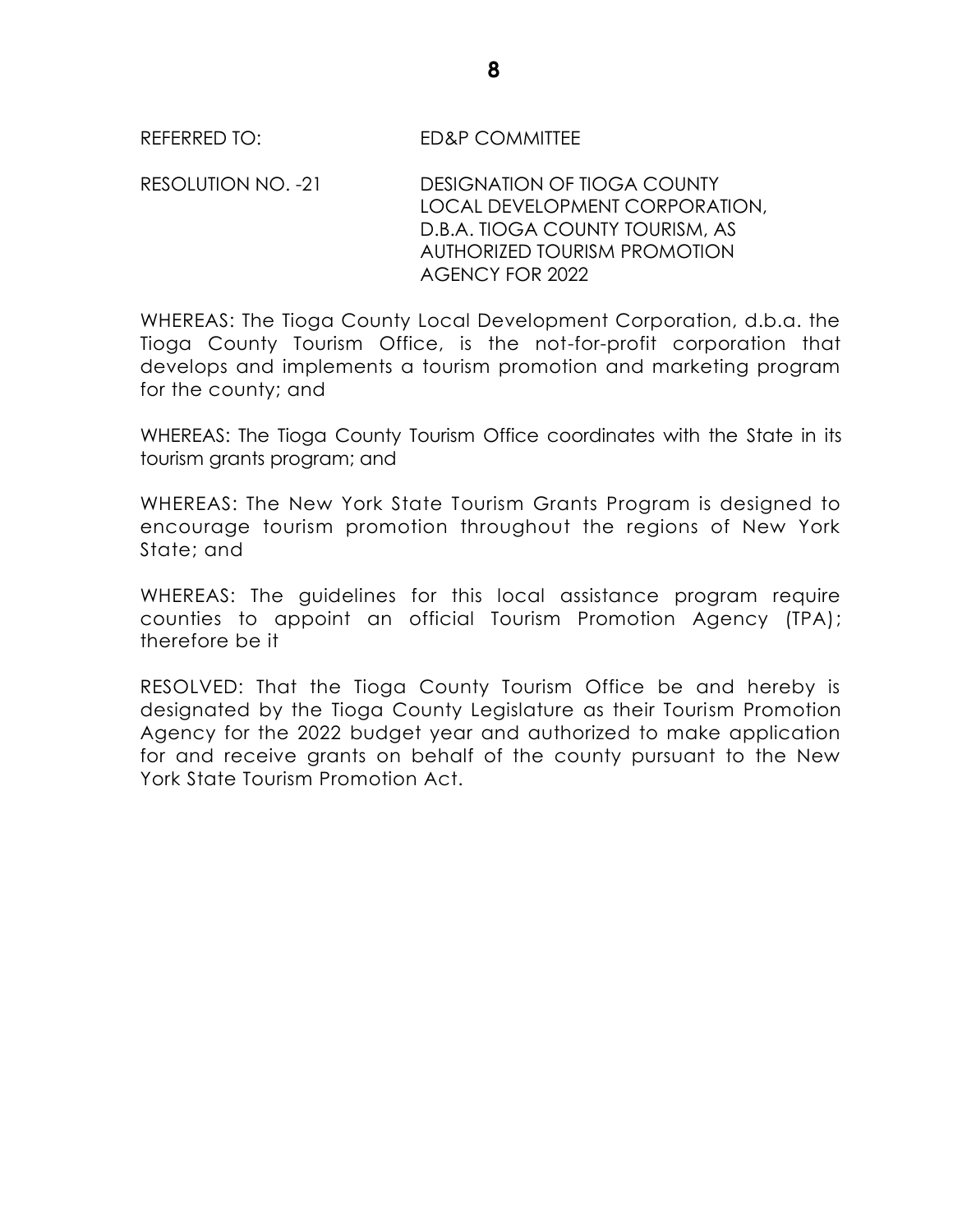RESOLUTION NO. -21 REAPPOINT REAP BOARD MEMBER

WHEREAS: The By-Laws of the REAP Board require that the Legislature nominate one person to act as its member in the REAP Board of Directors; and

WHEREAS: Abbey Ortu's term expires October 14, 2021; and

WHEREAS: Abbey Ortu, Community Development Specialist, is willing to serve another two year term on the REAP Board of Directors; therefore be it

RESOLVED: That Abbey Ortu, Community Development Specialist, be hereby reappointed to the REAP Board for a two year term from October 15, 2021 through October 14, 2023.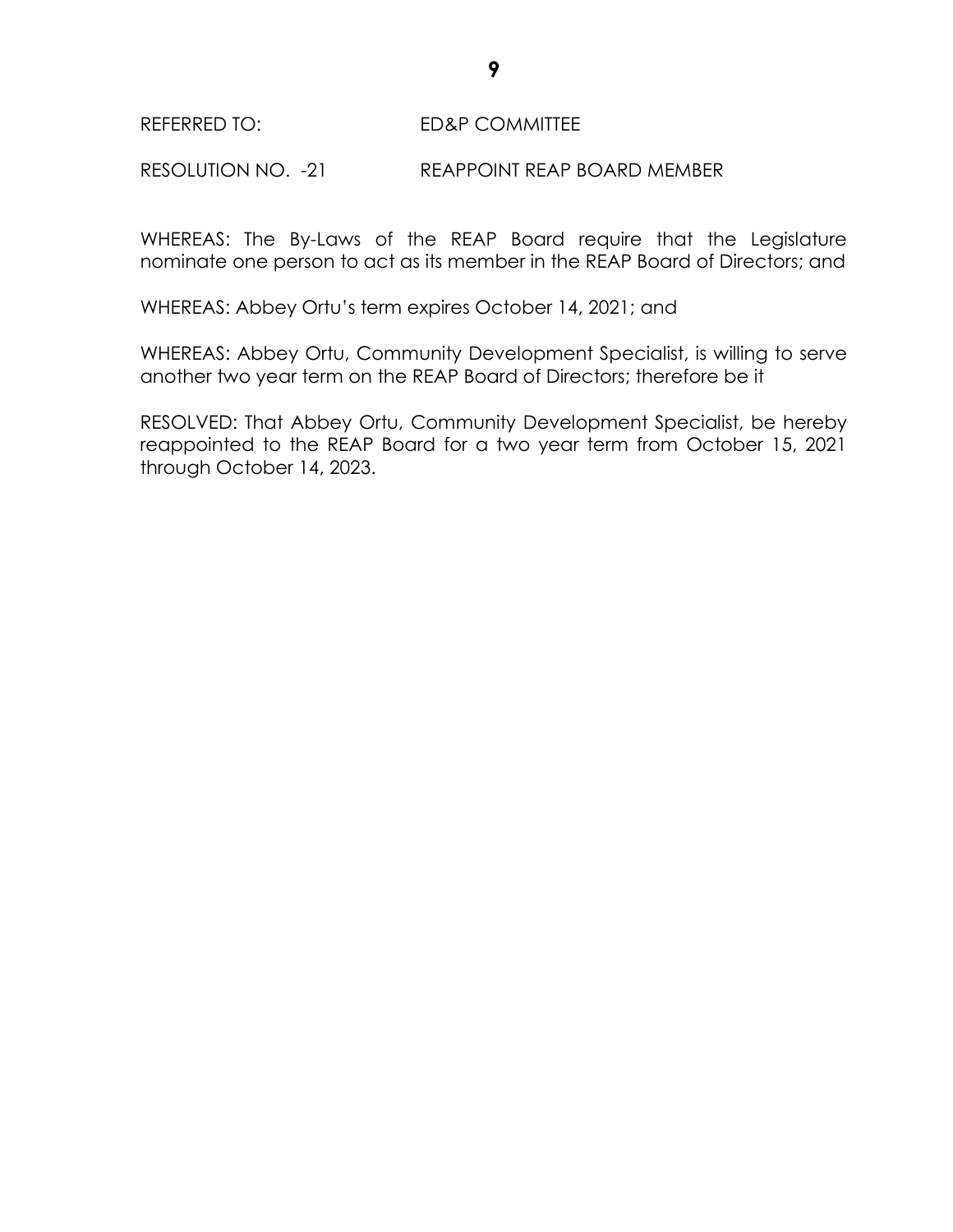#### RESOLUTION NO. -21 APPOINT MEMBER TO THE TIOGA COUNTY PLANNING BOARD

WHEREAS: Mike Reynolds' term serving in alternate position on the Tioga County Planning Board expires on 12/31/2022; and

WHEREAS: Mike Reynolds had to prematurely resign from serving on the Tioga County Planning due to moving outside of the county; and

WHEREAS: The Tioga County Planning Department has found Bryan Goodrich willing and able fulfill this unexpired term; therefore be it

RESOLVED: That the Tioga County Legislature hereby appoint Bryan Goodrich to serve in an alternate position on the Tioga County Planning Board, replacing Mike Reynolds, for a term of 9/17/2021 – 12/31/2022.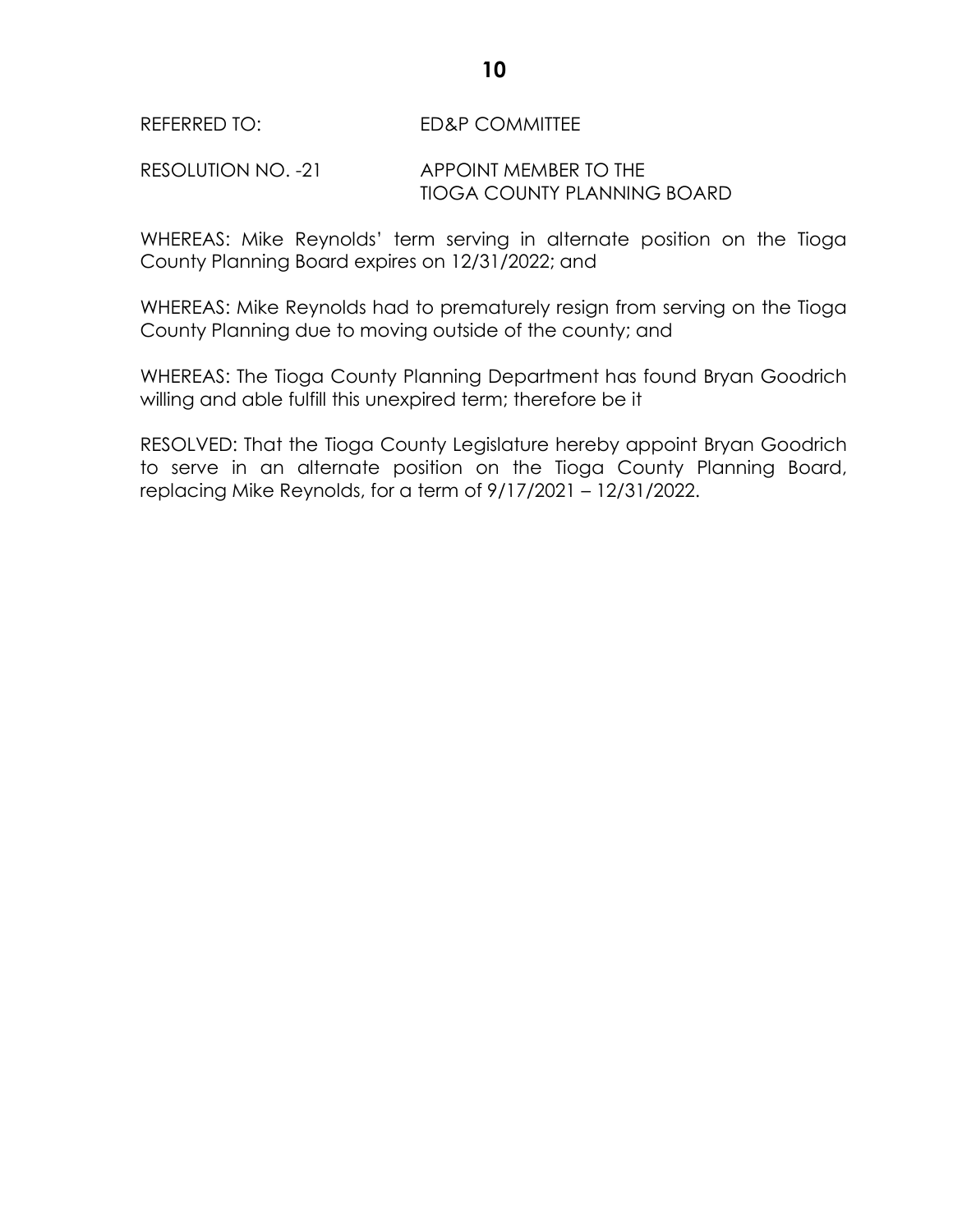RESOLUTION NO. -21 SEQRA CONSIDERATION FOR NEW YORK STATE OFFICE OF PARKS, RECREATION AND HISTORIC PRESERVATION (NYSOPRHP) 2021-2022 SNOWMOBILE TRAILS GRANT-IN-AID PROGRAM, PHASE II APPLICATION

WHEREAS: All new or modified snowmobile trails must have a SEQRA Determination approved; and

WHEREAS: The trail changes for upgrades/reroutes to all trails in Tioga County, as presented to NYSOPRHP are an Unlisted Action requiring Tioga County to consider the environmental significance of these changes; and

WHEREAS: A Short Form Environmental Assessment Form has been prepared for review by the Tioga County Legislature; therefore be it

RESOLVED: That the Tioga County Legislature does hereby declare itself to be the Lead Agency and that it will undertake an uncoordinated review of the project; and be it further

RESOLVED: That the Tioga County Legislature has reviewed the Short Form Environmental Assessment Form, including the impact assessment, and has determined, based on the information and analysis set forth therein that the proposed action WILL NOT result in any significant adverse environmental impacts; and be it further

RESOLVED: That the Tioga County Legislature authorizes and directs the Chair to execute the Impact Assessment and the Determination of Significance of the Short Form Environmental Assessment Form and a Notice of Determination of Non-Significance (a Negative Declaration) in a manner consistent with this determination.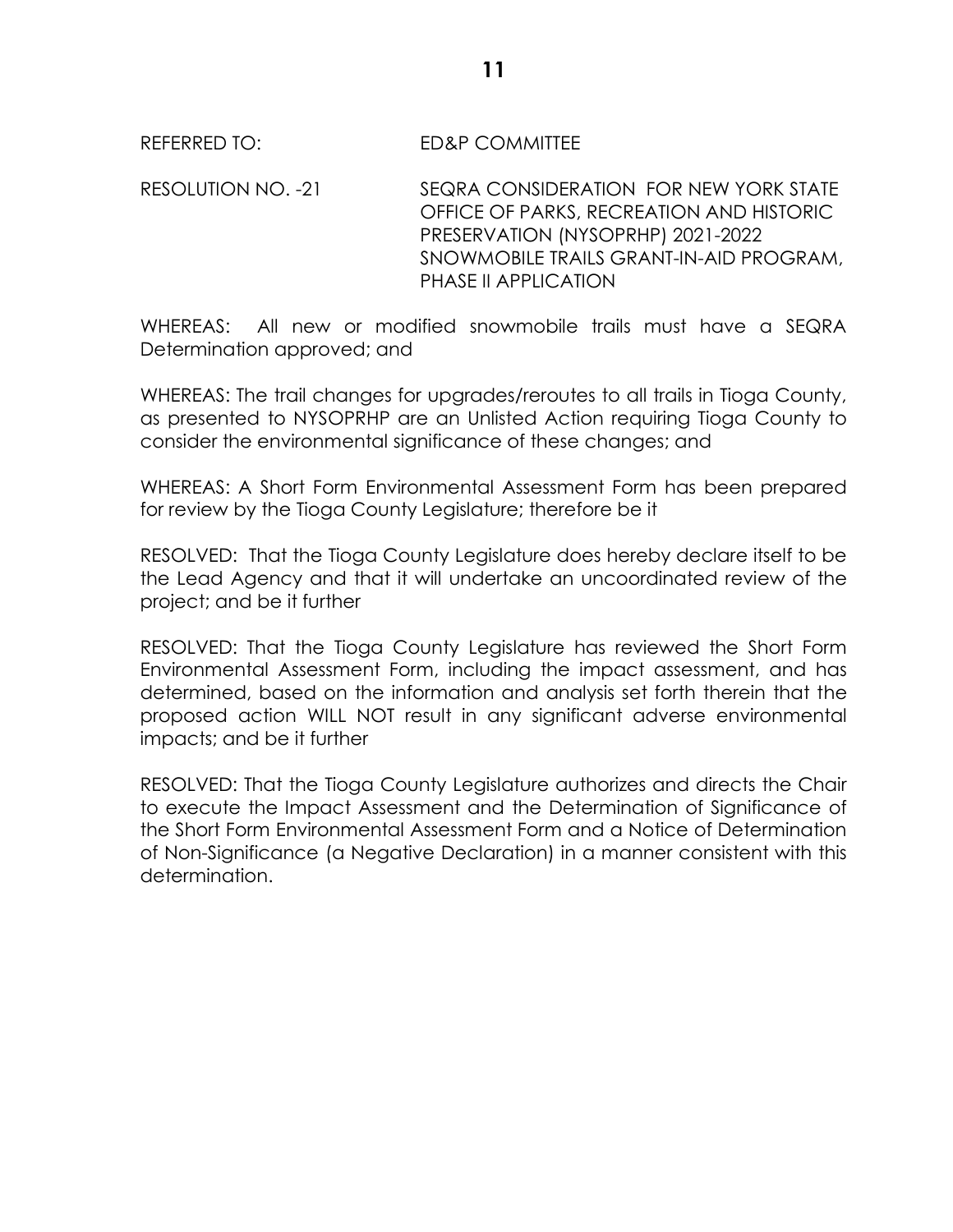REFERRED TO: LEGISLATIVE WORKSESSION

RESOLUTION NO. -21 AUTHORIZATION FOR TIOGA COUNTY LEGISLATURE APPROVAL OF THE REISSUANCE AND CONVERSION OF REVENUE BONDS BY THE CENTRAL BRADFORD PROGRESS AUTHORITY AND DECLARING THAT IT IS DESIRABLE FOR THE HEALTH, SAFETY, AND WELFARE OF THE PEOPLE OF TIOGA COUNTY, NY FOR THE CENTRAL BRADFORD PROGRESS AUTHORITY TO FINANCE CERTAIN FACILITIES SERVING THE PEOPLE OF TIOGA COUNTY, NY

WHEREAS: The Tioga County Legislature adopted Resolution 13-11 on January 11, 2011, at the request of the Central Bradford Progress Authority (the "Authority), providing "host approval" under section 147(f) of the Internal Revenue Code (the "Code") in connection with the issuance by the "Authority" of its revenue bonds in a principal amount not to exceed \$300,000,000 for the purpose of making a loan to Guthrie Health, a Pennsylvania non-profit corporation to finance and refinance the costs of acquisition, construction, renovation, equipping, furnishing, and installation of land, buildings, equipment, furnishings, fixtures, and software for the provision of clinical, hospital, inpatient, outpatient, diagnostic, treatment, ancillary, support and/or other health care related services provided by the members of the health care system headed by the Borrowers at various locations, including locations in Tioga County, NY; and

WHEREAS: The "Authority" is again requesting the approval of the Tioga County Legislature (the "Municipality") in connection with the proposed conversion of the interest rate on and reissuance of its Revenue Bonds (Guthrie Clinic Issue), Series 2019 (the "Bonds"), originally issued in an aggregate principal amount of \$104,520,000 to a tax-exempt rate. The proceeds of the Bonds were issued in order to finance, refinance, and reimburse a portion of the cost of a project consisting of:

(1) the refinancing of the Authority's Revenue Bonds (Guthrie Clinic Issue), Series 2011, the proceeds of which were used to accomplish:

(i) the financing, refinancing, refunding, and reimbursement of the costs of acquisition, construction, renovation, equipping, furnishing, and installation of various facilities for the provision of clinical hospital, inpatient, outpatient, diagnostic, treatment, ancillary support and other health care related services provided by the System Members, including interest during construction at various locations, including Tioga County, NY locations;

(ii) the refunding of a portion of the outstanding Health Care Facilities Authority of Sayre Revenue Bonds (Guthrie Health Issue), Series A of 2002 used to fund and refinance certain capital projects of the Corporation;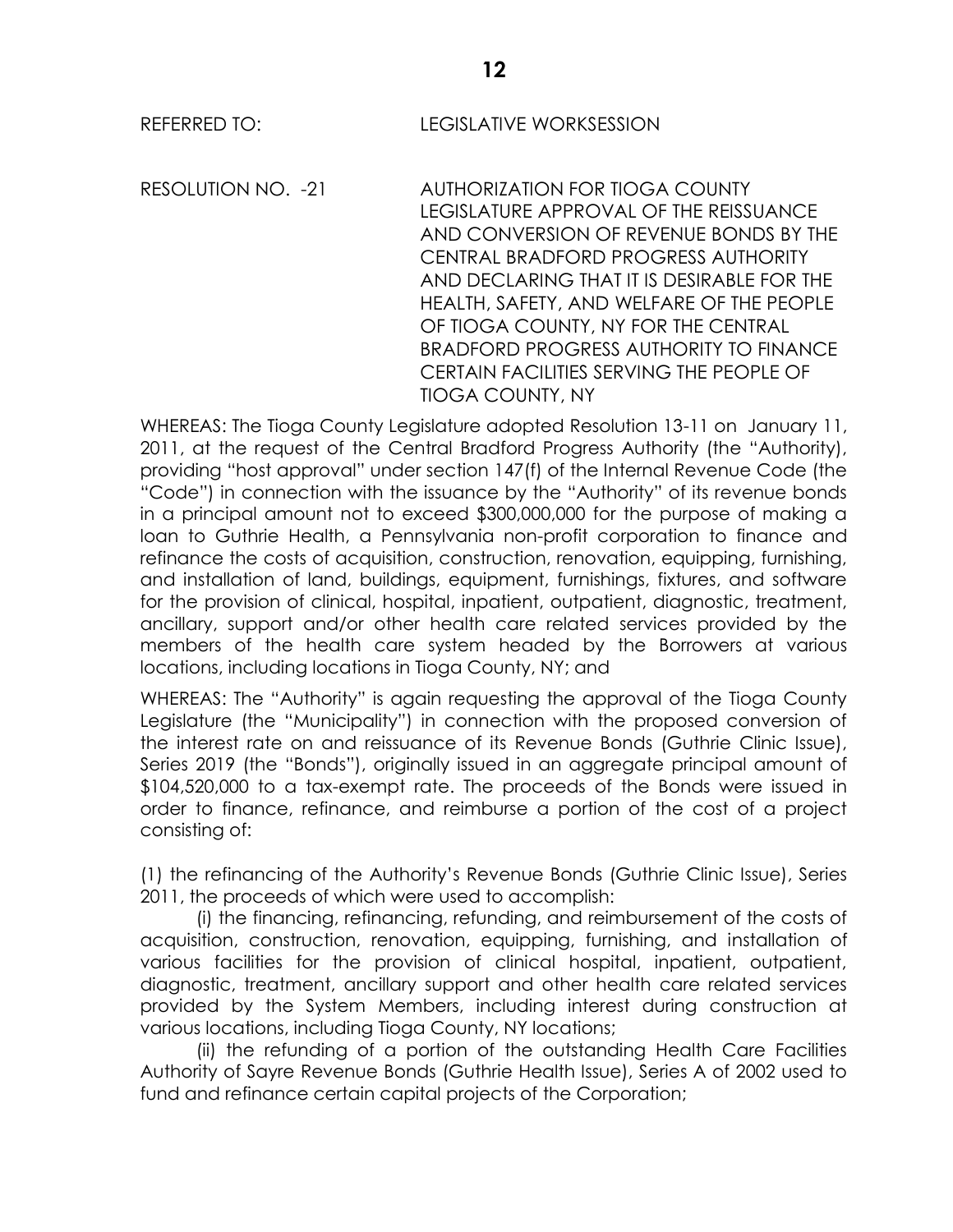(iii) the financing of the costs of construction of a new critical access hospital for Troy Community Hospital, including interest during construction;

(iv) the refinancing of a portion of the outstanding Health Care Facilities Authority of Sayre Revenue Bonds (Guthrie Health Issue), Series 2007 used to fund and refinance certain capital projects of the Corporation; and

(v) the payment of the costs of issuance of the Series 2011 Bonds; and

(2) the payment of the costs of issuing the Bonds; and

WHEREAS: Section 147(f) of the "Code" requires the approval of the governing body or chief elected representative of each state or local government jurisdiction in which tax-exempt bond-financed facilities are located, following a public hearing by an authorized representative of the state or local government jurisdiction; and

WHEREAS: In accordance with the above-mentioned requirement, a public hearing was held by the "Authority", on behalf of, and as a joint undertaking of, Tioga County and certain of those other host jurisdictions in which Facilities financed by the Bonds are located, respecting the proposed conversion and reissuance of the Bonds to a tax-exempt rate, after notice of the hearing (the "Hearing Notice") was published prior to the hearing date in one or more newspapers of the general circulation in Tioga County. A copy of the Hearing Notice thereof is attached to and made part of this resolution as **Exhibit A** hereto; therefore be it

RESOLVED: By the Legislature of the County of Tioga, NY as follows:

- 1. The reissuance of the Bonds as tax-exempt bonds is hereby approved in accordance with Section 147(f) of the "Code". By way of this Resolution, the Tioga County Legislature does not accept and through this approval does not impose any liability on Tioga County, NY in connection with the reissuance of the Bonds, nor shall the credit or taxing power of the Tioga County Legislature be pledged in any way for reissuance of the Bonds or the financing of any projects with respect thereto.
- 2. It is hereby declared desirable for the health, safety, and welfare of the people in Tioga County, NY to have the "Authority" reissue the bonds that financed and refinanced costs of the facilities located in Tioga County, NY.
- 3. The proper officers, authorized representatives, or designees of Tioga County are hereby authorized, directed, and empowered to execute and deliver a copy of this resolution and execute and deliver a Certificate of Approval in the form attached hereto as Exhibit B.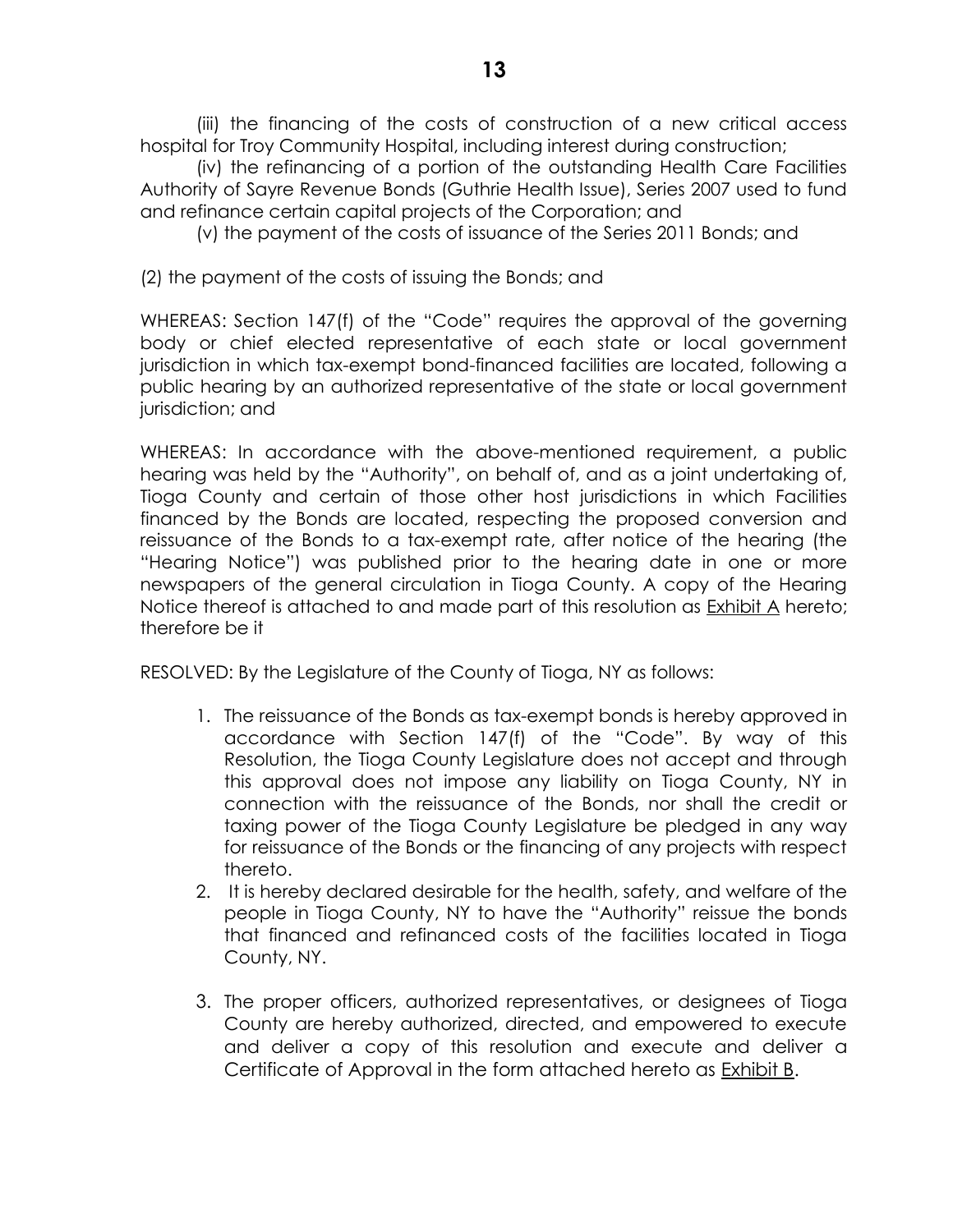4. This resolution shall be effective immediately upon adoption. All prior resolutions inconsistent herewith are hereby repealed to the extent of such inconsistency.

## **EXHIBIT A**

## **TEFRA Hearing Notice**

NOTICE IS HEREBY GIVEN that a public hearing will be conducted by the Central Bradford Progress Authority (the "Authority") by and on behalf of, and as a joint undertaking of, the Pennsylvania municipalities of the Borough of Towanda; the Township of North Towanda, the Township of Towanda and the Township of Wysox, the Pennsylvania Counties of Bradford, Sullivan, Tioga and Wyoming, and the New York Counties of Broome, Chemung, Schuyler, Steuben, Tioga, and Tompkins, on August 12, 2021, at 10 a.m. local time at 1 Elizabeth Street, Suite 3, Towanda, Pennsylvania 18848.

The hearing will be held by the Authority in connection with the proposed conversion of the interest rate on and reissuance of its Revenue Bonds (The Guthrie Clinic Issue), Series 2019 (the "Bonds"), originally issued in an aggregate principal amount of \$104,520,000, to a tax-exempt rate. The Bonds were issued for the benefit of The Guthrie Clinic, a Pennsylvania nonprofit corporation ("Guthrie Clinic") and certain organizations which are members of an integrated health care delivery system headed by Guthrie Clinic (collectively, with Guthrie Clinic, the "System Members"). The proceeds of the Bonds were issued in order to finance, refinance and reimburse a portion of the cost of a project consisting of (1) the refinancing of the Authority's Revenue Bonds (Guthrie Health Issue), Series 2011, the proceeds of which were used to accomplish (i) the financing, refinancing, refunding and reimbursement of the costs of the acquisition, construction, renovation, equipping, furnishing, and installation of various facilities for the provision of clinical hospital, inpatient, outpatient, diagnostic, treatment, ancillary support and other health care related services provided by the System Members, including interest during construction at various locations listed on Schedule I attached hereto; (ii) the refunding of a portion of the outstanding Health Care Facilities Authority of Sayre Revenue Bonds (Guthrie Health Issue), Series A of 2002 (the "Series 2002A Bonds*"*), used to fund and refinance certain capital projects of the Corporation; (iii) the financing of the costs of construction of a new critical access hospital for Troy Community Hospital, including interest during construction; (iv) the refinancing of a portion of the outstanding Health Care Facilities Authority of Sayre Revenue Bonds (Guthrie Health Issue), Series 2007 (the "Series 2007 Bonds"), used to fund and refinance certain capital projects of the Corporation; and (v) the payment of the costs of issuance of the Series 2011 Bonds; and (2) the payment of the costs of issuing the Bonds.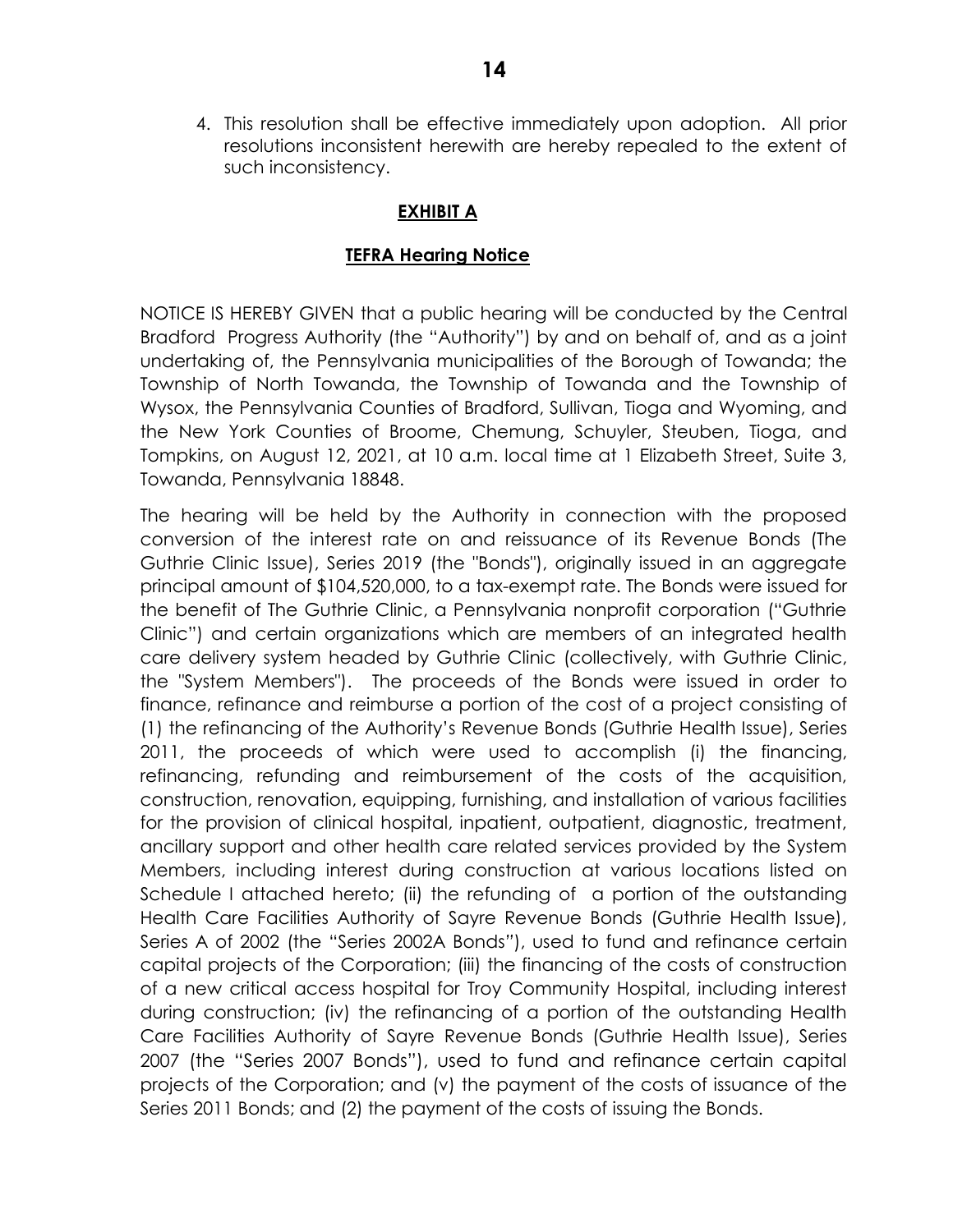Members of the public are invited to attend the public hearing and/or to submit written comments on the reissuance of the Bonds at a tax-exempt rate and the above-described projects on or before the hearing date. Written comments should be submitted to the Central Bradford Progress Authority, c/o Anthony J. Ventello, Executive Director, 1 Elizabeth Street, Suite 3, Towanda, PA 18848.

CENTRAL BRADFORD PROGRESS AUTHORITY

## **EXHIBIT B**

#### **Certificate of Approval**

The undersigned, being the highest elected official(s) of Tioga County named below, on behalf of Tioga County hereby approves the reissuance and conversion by the Central Bradford Progress Authority (the "Authority") of its revenue bonds to a tax-exempt rate in an aggregate principal amount not to exceed \$104,520,000, used to finance costs of health care and related facilities for the benefit of Guthrie Clinic and its affiliates as further described in the notice of public hearing attached as Exhibit A hereto. The Tioga County Legislature does not accept and through this approval does not impose any liability on Tioga County in connection with the issuance of the Bonds, nor shall the credit or taxing power of Tioga County be pledged in any way for the issuance of the Bonds or the financing of any projects with respect thereto.

A public hearing concerning the issuance of the Tax-Exempt Bonds was held at the offices of the Authority on August 12, 2021 at 10:00 a.m. and we have received a copy of the transcript of said hearing.

IN WITNESS WHEREOF, this Certificate is executed by the undersigned elected official(s) this \_\_\_\_\_\_ day of\_\_\_\_\_\_\_\_, 2021.

TIOGA COUNTY, NEW YORK

By:**\_\_\_\_\_\_\_\_\_\_\_\_\_\_\_\_\_\_\_\_\_\_\_\_\_\_\_\_\_\_\_\_\_**

Chair of the Tioga County Legislature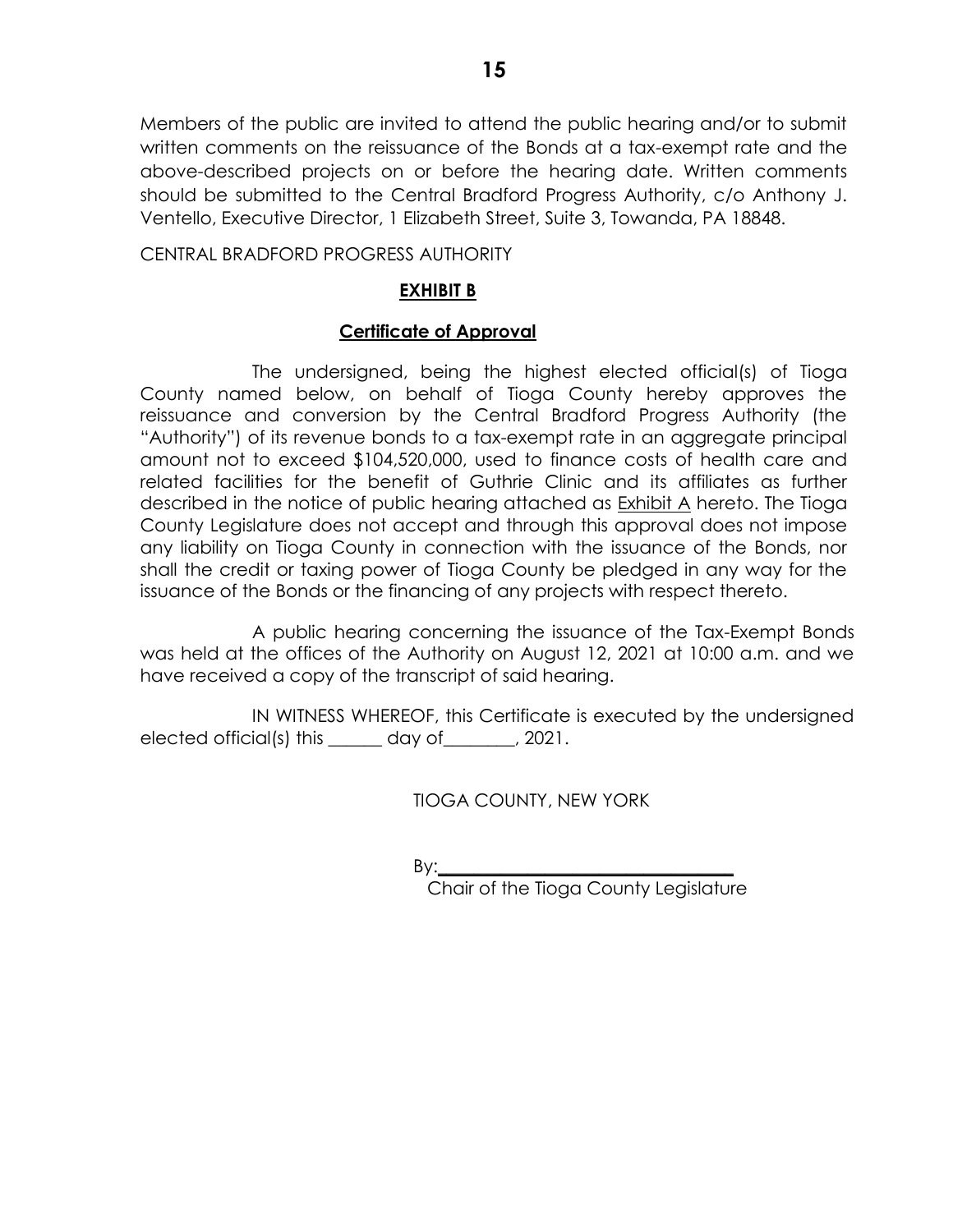# **Schedule I**

| Initial Owner<br>Guthrie<br>Medical<br>Group, | <b>Municipality</b><br>Athens | <u>County</u><br><b>Bradford</b> | <u>State</u><br>PA | Location of Facilities<br>412 South Main Street<br>Athens, PA 18810 |
|-----------------------------------------------|-------------------------------|----------------------------------|--------------------|---------------------------------------------------------------------|
| Successor to<br>Guthrie Clinic<br>Ltd         | <b>Bath</b>                   | Steuben                          | <b>NY</b>          | 7569 Route 54<br>Bath, NY 14810                                     |
|                                               | <b>Big Flats</b>              | Chemung                          | <b>NY</b>          | 31 Arnot Road<br>Horseheads, NY 14845                               |
|                                               | Canton                        | <b>Bradford</b>                  | PA                 | 127 Sullivan Street<br><b>Canton, PA 17724</b>                      |
|                                               | Corning                       | Steuben                          | <b>NY</b>          | 130 Centerway<br>Corning, NY 14830                                  |
|                                               | Dushore                       | Sullivan                         | PA                 | 110 Main Street<br>Dushore, PA 18614                                |
|                                               | Erwin                         | Steuben                          | <b>NY</b>          | 9768 Lynn Morse Drive<br>Painted Post, NY 14870                     |
|                                               | Dryden                        | Tompkins                         | <b>NY</b>          | 1780 Hanshaw Road<br>Ithaca, NY 14850                               |
|                                               | Mansfield                     | Tioga                            | PA                 | 63 South Main Street<br>Mansfield, PA 16933                         |
|                                               | Owego                         | Tioga                            | <b>NY</b>          | 1246 State Route 38<br>Owego, NY 13827                              |
|                                               | Pine City                     | Chemung                          | <b>NY</b>          | 1243 Pennsylvania Ave,<br>Pine City, NY 14871                       |
|                                               | Sayre                         | <b>Bradford</b>                  | PA                 | Guthrie Square<br>Sayre, PA 18840                                   |
|                                               | Sayre                         | <b>Bradford</b>                  | PA                 | 1011 N. Elmer Ave.<br>Sayre, PA 18840                               |
|                                               | Sayre                         | <b>Bradford</b>                  | PA                 | 307/309/311/313/315/317/319<br>Lockhart Street,<br>Sayre, PA 18840  |
|                                               | Sayre                         | <b>Bradford</b>                  | PA                 | 103 South Elmer Avenue<br>Sayre, PA 18840                           |
|                                               | Sayre                         | <b>Bradford</b>                  | PA                 | 247 Desmond Street<br>Sayre, PA 18840                               |
|                                               | Towanda                       | <b>Bradford</b>                  | PA                 | <b>7 Colonial Drive</b><br>Towanda, PA 18848                        |
|                                               | Towanda                       | <b>Bradford</b>                  | PA                 | 204 York Avenue<br>Towanda, PA 18848                                |
|                                               | <b>Troy</b>                   | <b>Bradford</b>                  | PA                 | 285 Guthrie Drive<br>Troy, PA 16947                                 |
|                                               | <b>Tunkhannock</b>            | Wyoming                          | PA                 | Rt-6 Town Plaza Suite 2<br>Tunkhannock, PA 18657                    |
|                                               | Vestal                        | <b>Broome</b>                    | <b>NY</b>          | 2517 Vestal Parkway East<br><b>Vestal, NY 13850</b>                 |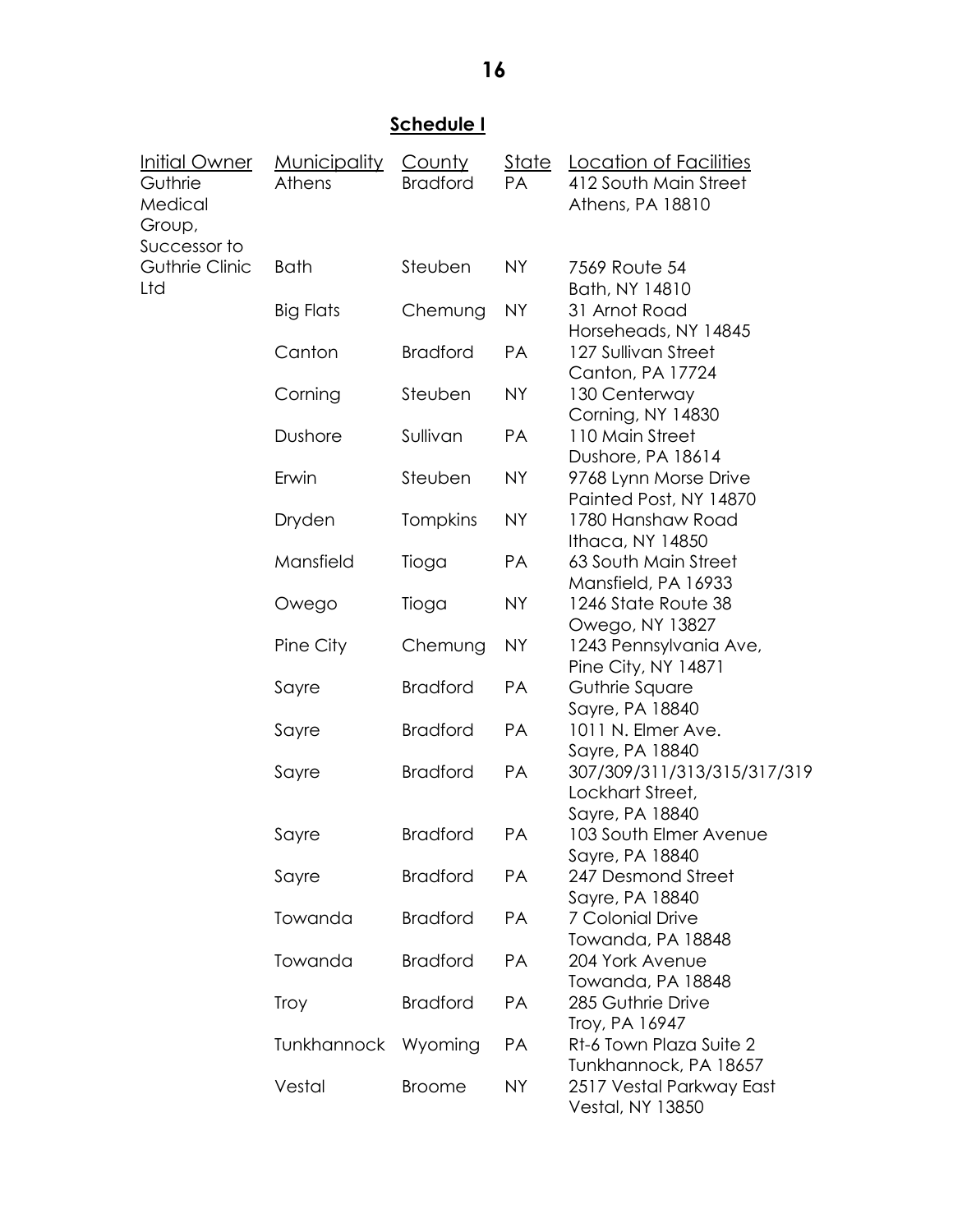|              | <b>Watkins Glen</b> | Schuyler        | <b>NY</b> | One First Street<br>Watkins Glen, NY 14891            |
|--------------|---------------------|-----------------|-----------|-------------------------------------------------------|
|              | Waverly             | Tioga           | <b>NY</b> | 150 Broad Street                                      |
|              |                     |                 |           | Waverly, NY 14892                                     |
|              | Waverly             | Tioga           | <b>NY</b> | 29 North Chemung Street                               |
|              |                     |                 |           | Waverly, NY 14892                                     |
|              | Wellsboro           | Tioga           | PA        | 7 Water Street<br>Wellsboro, PA 16901                 |
|              | Wellsboro           | Tioga           | PA        | 120 Plaza Lane                                        |
|              |                     |                 |           | Wellsboro, PA 16901                                   |
|              | Wyalusing           | <b>Bradford</b> | PA        | Route 6 West,                                         |
|              |                     |                 |           | Farm and Home Plaza                                   |
|              |                     |                 |           | Wyalusing, PA 18853                                   |
| The Guthrie  | <b>Ithaca</b>       | <b>Tompkins</b> | <b>NY</b> | 1780 Hanshaw Road                                     |
| Clinic,      |                     |                 |           | Ithaca, NY 14850                                      |
| Successor to | Owego               | Tioga           | <b>NY</b> | 1246 State Route 38                                   |
|              |                     |                 |           | Owego, NY 13827                                       |
| Guthrie      | Sayre               | <b>Bradford</b> | PA        | Guthrie Square                                        |
| Healthcare   |                     |                 |           | Sayre, PA 18840                                       |
| System       |                     | <b>Bradford</b> | PA        |                                                       |
|              | Sayre               |                 |           | 307/309/311/313/315/317/319<br><b>Lockhart Street</b> |
|              |                     |                 |           | Sayre, PA 18840                                       |
|              | Sayre               | <b>Bradford</b> | PA        | 103 South Elmer Avenue                                |
|              |                     |                 |           | Sayre, PA 18840                                       |
|              | Sayre               | <b>Bradford</b> | PA        | 1011 N. Elmer Avenue                                  |
|              |                     |                 |           | Sayre, PA 18840                                       |
|              | Sayre               | <b>Bradford</b> | PA        | 302/304/306/322/324                                   |
|              |                     |                 |           | Chemung Street                                        |
|              |                     | <b>Bradford</b> | PA        | Sayre, PA 18840<br>311/317/319/321/323                |
|              | Sayre               |                 |           | Hayden Street                                         |
|              |                     |                 |           | Sayre, PA 18840                                       |
|              | Sayre               | <b>Bradford</b> | PA        | 300/304/306/308/310/312                               |
|              |                     |                 |           | South Wilbur Avenue                                   |
|              |                     |                 |           | Sayre, PA 18840                                       |
|              | Sayre               | <b>Bradford</b> | PA        | 318 Chemung Street                                    |
|              |                     |                 |           | Sayre, PA 18840                                       |
|              | Wellsboro           | Tioga           | PA        | 120 Plaza Lane                                        |
| Robert       | Athens              | <b>Bradford</b> | PA        | Wellsboro, PA 16901<br>Round Top Tower, on Round Top  |
| Packer       |                     |                 |           | Per Road, approximately 1/2 mile                      |
| Hospital     |                     |                 |           | north of the intersection of Round                    |
|              |                     |                 |           | Top Road and Round Top Park                           |
|              |                     |                 |           | Road                                                  |
|              |                     |                 |           | Athens Township, PA 18840                             |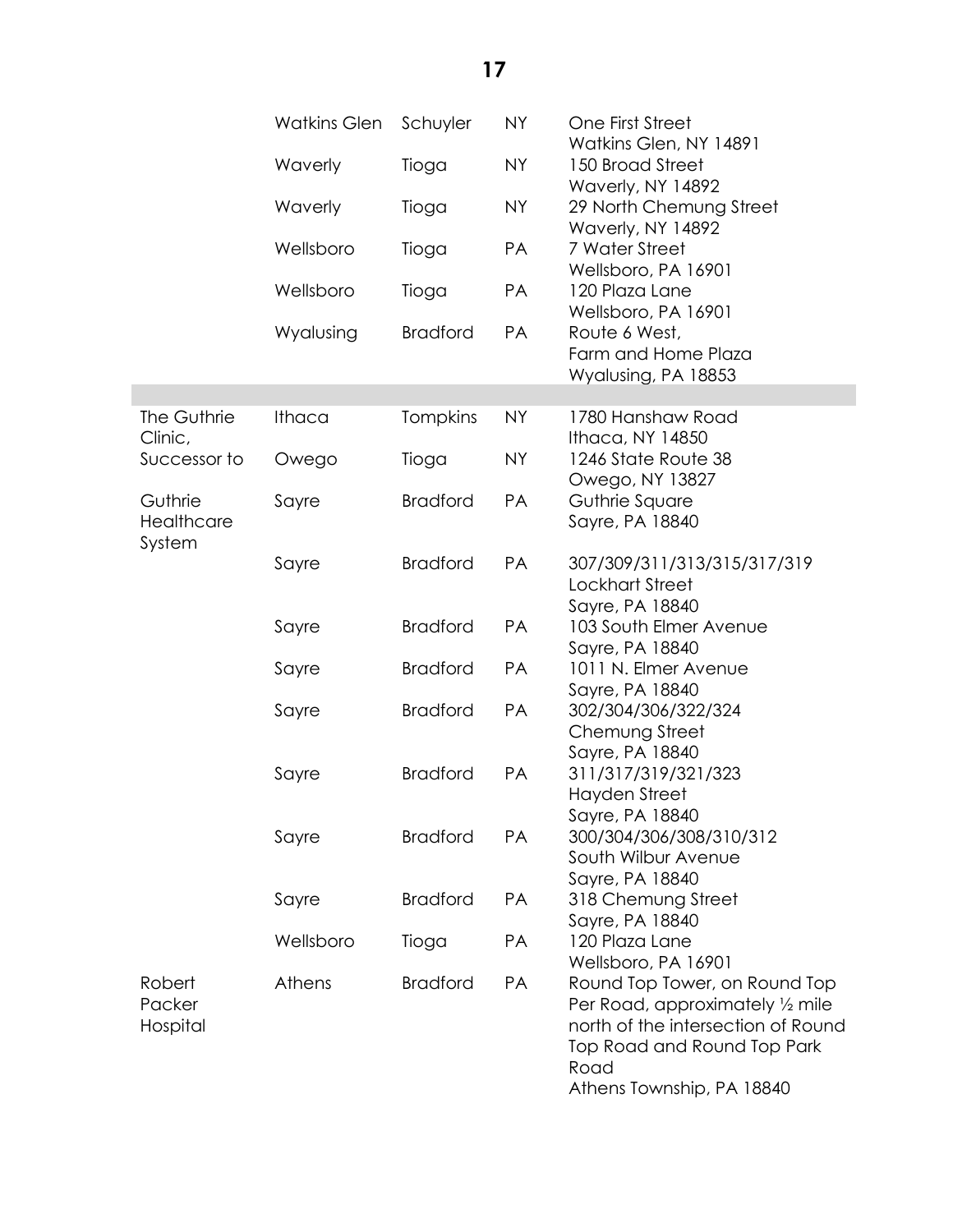|                                                      | Sayre       | <b>Bradford</b> | PA        | Guthrie Square<br>Sayre, PA 18840                                                                                           |
|------------------------------------------------------|-------------|-----------------|-----------|-----------------------------------------------------------------------------------------------------------------------------|
|                                                      | Sayre       | <b>Bradford</b> | PA        | North Thomas Avenue<br>Sayre, PA 18840 (building and<br>land containing hangar and                                          |
|                                                      | Sayre       | <b>Bradford</b> | PA        | laundry facilities)<br>North Thomas Avenue<br>Sayre, PA 18840 (parking lot<br>adjacent to hangar and laundry<br>facilities) |
|                                                      | Sayre       | <b>Bradford</b> | PA        | 96 Hayden Street<br>Sayre, PA 18840                                                                                         |
|                                                      | Sayre       | <b>Bradford</b> | PA        | 123 Lockhart Street<br>Sayre, PA 18840                                                                                      |
|                                                      | Sayre       | <b>Bradford</b> | PA        | 107 South Wilbur Avenue<br>Sayre, PA 18840                                                                                  |
|                                                      | Towanda     | <b>Bradford</b> | <b>PA</b> | 603 Williams Street<br>Towanda, PA 18848                                                                                    |
|                                                      |             |                 |           |                                                                                                                             |
| <b>Troy</b><br>Community<br>Hospital                 | <b>Troy</b> | <b>Bradford</b> | PA        | 275 Guthrie Drive<br>Troy, PA 16947                                                                                         |
|                                                      |             |                 |           |                                                                                                                             |
| Corning<br>Hospital                                  | <b>Bath</b> | Steuben         | <b>NY</b> | 47 West Steuben Street<br>Bath, NY 14810                                                                                    |
|                                                      | Corning     | Steuben         | <b>NY</b> | 1 Guthrie Drive<br>Corning, NY 14830                                                                                        |
|                                                      | Erwin       | Steuben         | <b>NY</b> | 9768 Liberty Drive<br>Painted Post, NY 14870                                                                                |
|                                                      |             |                 |           |                                                                                                                             |
| Robert<br>Packer<br>Hospital<br>School of<br>Nursing | Sayre       | <b>Bradford</b> | PA        | Guthrie Square<br>Sayre, PA 18840                                                                                           |
|                                                      | Sayre       | <b>Bradford</b> | PA        | 317/319/321/323<br>Hayden Street<br>Sayre, PA 18840                                                                         |
|                                                      | Sayre       | <b>Bradford</b> | PA        | 105 South Wilbur Avenue<br>Sayre, PA 18840                                                                                  |
|                                                      | Sayre       | <b>Bradford</b> | PA        | 310 South Wilbur Avenue<br>Sayre, PA 18840                                                                                  |
|                                                      | Sayre       | <b>Bradford</b> | PA        | 102/104/106/108/110/112<br><b>Hospital Place</b><br>Sayre, PA 18840                                                         |
|                                                      | Sayre       | <b>Bradford</b> | PA        | 116/118 Elmer Avenue<br>Sayre, PA 18840                                                                                     |

**18**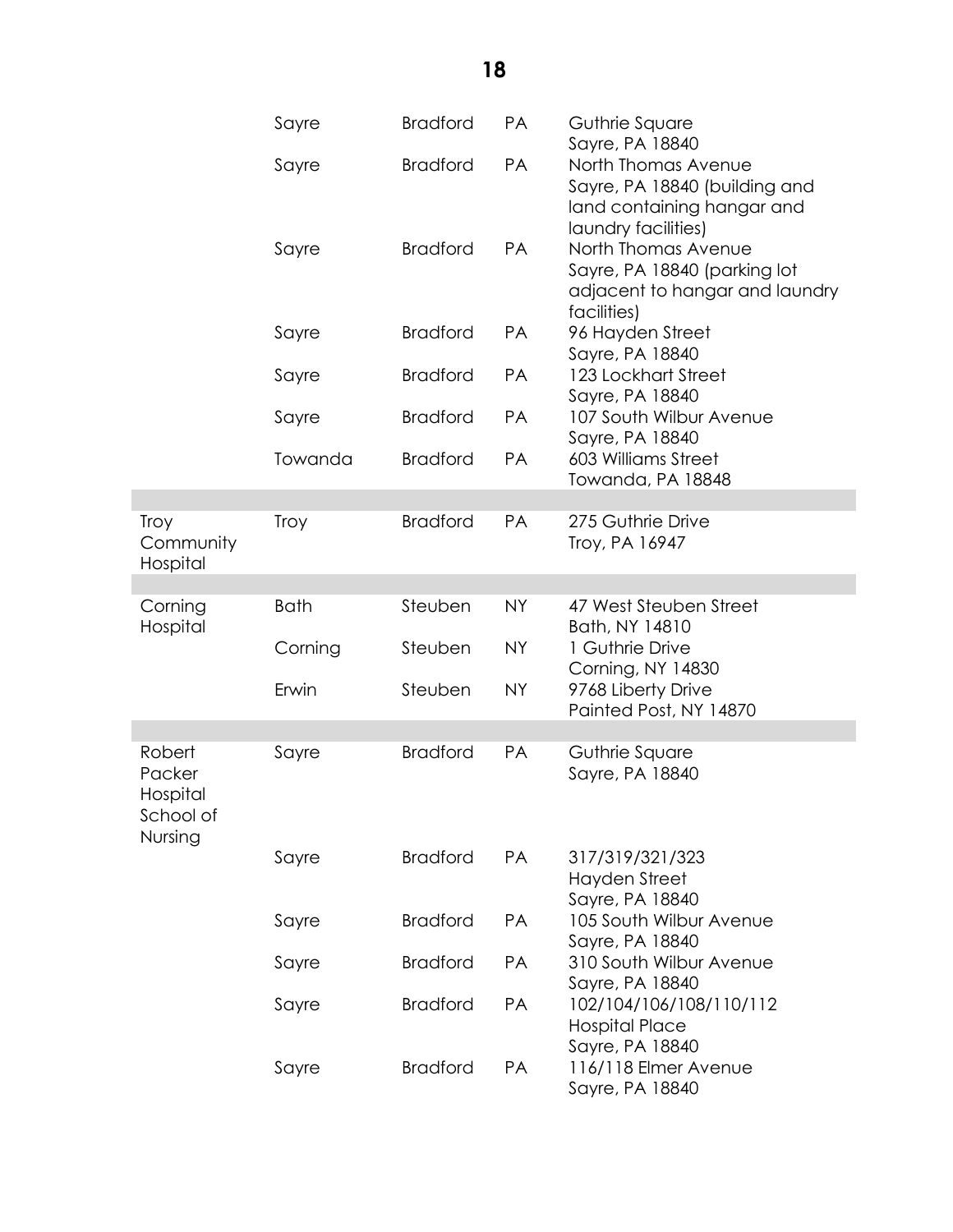|                                                                           | Sayre<br>Sayre | <b>Bradford</b><br><b>Bradford</b> | PA.<br>PA. | 307/309/311/313/315/319<br>Lockhart Street<br>Sayre, PA 18840<br>322/324 Chemung Street |
|---------------------------------------------------------------------------|----------------|------------------------------------|------------|-----------------------------------------------------------------------------------------|
|                                                                           |                |                                    |            | Sayre, PA 18840                                                                         |
|                                                                           |                |                                    |            |                                                                                         |
| Donald<br>Guthrie<br>Foundation<br>for Education<br>and<br>Research, Inc. | Sayre          | <b>Bradford</b>                    | PA.        | Guthrie Square<br>Sayre, PA 18840                                                       |
|                                                                           |                |                                    |            |                                                                                         |
| Guthrie Home<br>Care                                                      | Towanda        | <b>Bradford</b>                    | <b>PA</b>  | 421 Tomahawk Road Towanda,<br>PA 18848                                                  |
|                                                                           |                |                                    |            |                                                                                         |
| Sayre House<br>of Hope                                                    | Sayre          | <b>Bradford</b>                    | <b>PA</b>  | 312 Chemung Street<br>Sayre, PA 18840                                                   |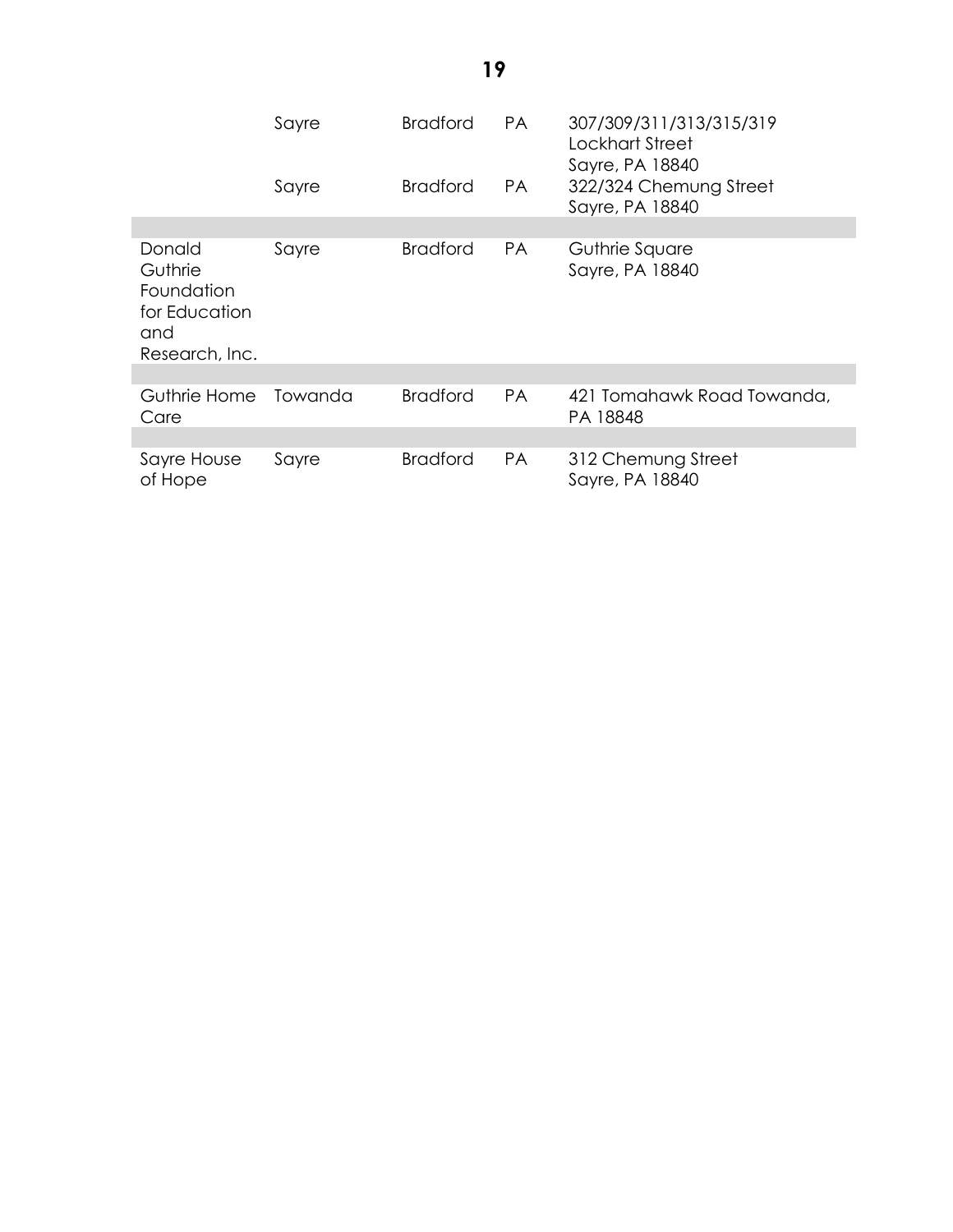REFERRED TO: FINANCE/LEGAL COMMITTEE

RESOLUTION NO. -21 AUTHORIZE SALE OF COUNTY OWNED PROPERTIES ACQUIRED FOR DELINQUENT TAXES

WHEREAS: Tioga County is the owner of numerous properties which it has acquired for delinquent taxes, which are surplus to the County needs; and

WHEREAS: It is the intent of the Tioga County Legislature to place the properties back on the tax rolls; therefore be it

RESOLVED: That the following properties be sold at public auction to be held in the former Treadway Conference Center at 1100 NY-17C, Owego, NY 13827 on October 07, 2021 at 6:00 p.m. conducted by Manasse Auctioneers.

Town of Barton: 166.15-1-8; Patrick Hogan 166.15-7-7; Lincoln J Cascio 166.19-4-11; Christina R Ellis 113.00-3-13.12; Joseph D Zarkowski 122.14-1-3; Estate of Ellen Zoeller 135.00-1-8; Tina M Manchester 157.00-2-18; Robert J Triolo 157.07-1-20; Robert J Triolo 166.00-1-7.20; Sally J Shea 166.00-2-20.21; Douglas K VanAllen 166.11-5-1.1; Ronald Olsen 167.18-1-2; William Tobey

Town of Candor: 27.00-1-9.113; James Sloughter & Debra Sloughter 27.00-1-9.70; Beverly Krauss 60.00-1-11.10; Judith Johnson 72.06-1-3.22: Kristine S Hia

Town of Newark Valley: 64.15-2-56; William Garrapy & Keith Greene 64.19-2-25; Brandon S Baird 64.00-1-37; Willis Hilker & Shirley Hilker

Town of Owego: 117.19-1-66; Maurice Daniel Miller 117.19-2-62; The Kurt J. Kemmerling Trust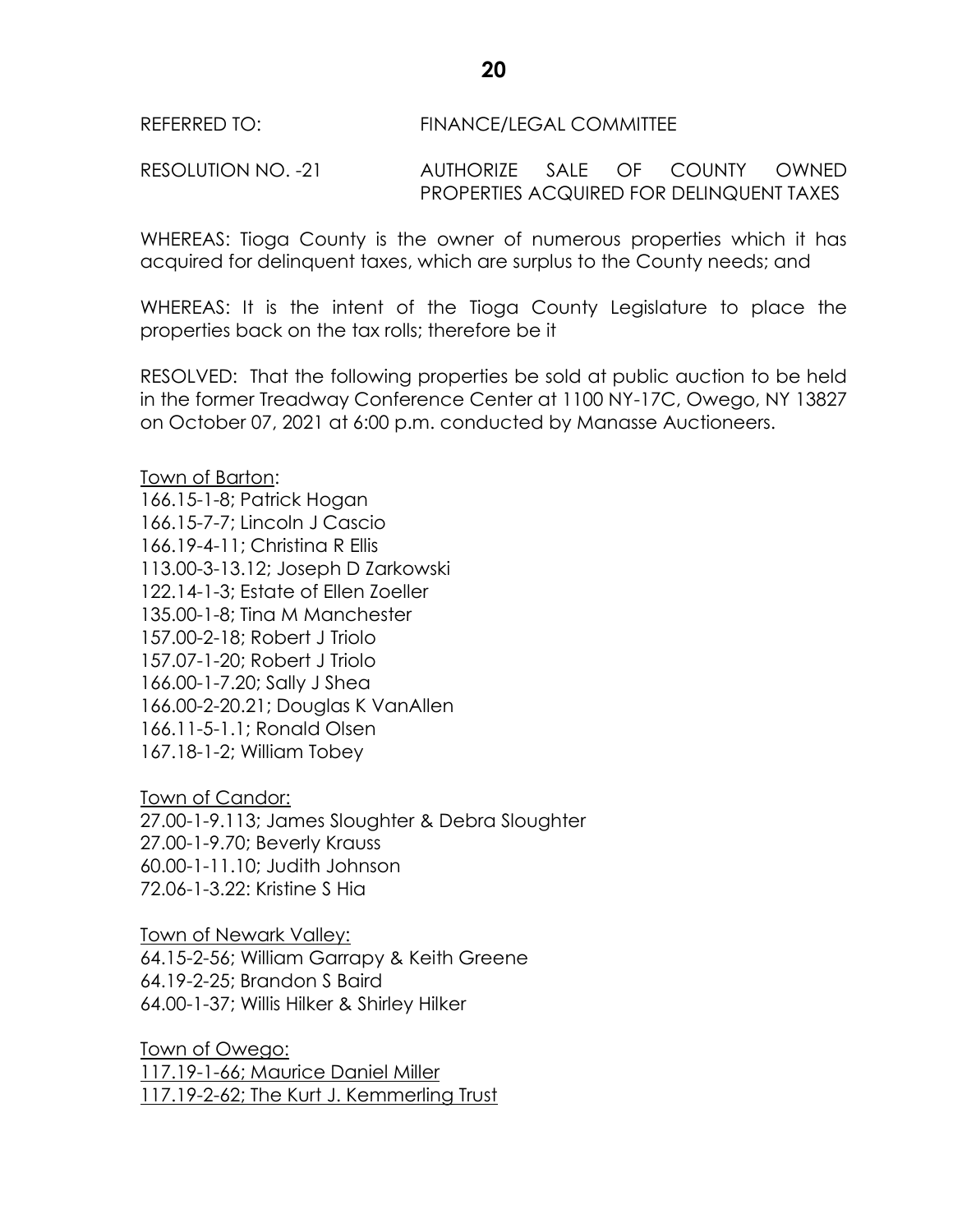128.08-2-60; Equity First Realty 128.08-3-9; Horizon Transport, LLC 129.05-1-10; Gerald D Wade Jr 129.05-2-12; Richard H Fiacco 131.19-1-23; Cecil J Van Patten Town of Owego: 141.00-1-68; Hazel Youells 142.06-1-2; David A Sayles & Jennifer L Sayles 142.06-1-1; David A Sayles & Jennifer L Sayles 142.10-1-6.3; Kevin E Lane & Mikaela Kelly Lane 142.11-1-1; Lucas H Coene 142.14-2-49; James Mosher 142.18-1-24; Brian Hulbert 153.05-1-20; Maurice J Duffy 153.07-1-56.2; Drihmi Realty Inc 164.05-1-3.14; Terry Ann Woloszyn 98.00-1-28; Mark P Lane & Patricia M Lane 98.00-1-54; Eric C Knapp 98.00-1-56; Eric C Knapp

Town of Spencer 68.07-1-43; Elizabeth A Letourneau & William R Letourneau 46.00-1-38; Jason Mott 70.00-2-26.12; Darlene Ann Rider-Breese 80.00-1-11; David Wemmer 80.00-1-13.10; David Wemmer

Town of Tioga 105.00-2-7; Kenneth J Jacobson & Brandon D Jacobson 106.19-1-18; Bryan Tinnel 115.00-2-14.10; Seth Grantham 137.00-3-13.22; Henry C Beebe & Connie H Beebe 158.00-2-2; Emmanuel Sloat aka Chris W. Root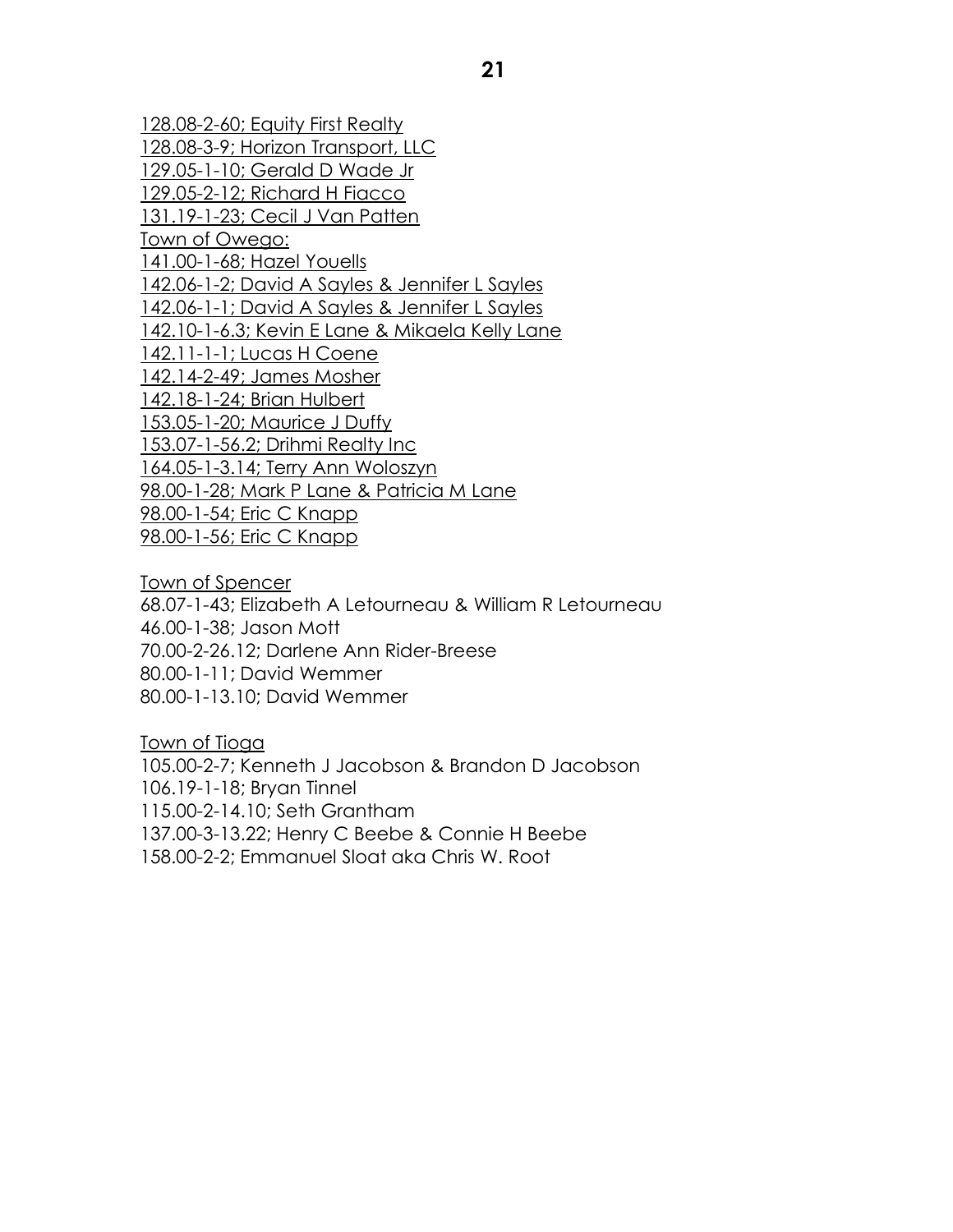## REFERRED TO: PERSONNEL COMMITTEE

## RESOLUTION NO. -21 RENEW POLICY WITH SHELTERPOINT LIFE INSURANCE COMPANY FOR SHORT-TERM DISABILITY

WHEREAS: Tioga County provides a short-term disability policy to CSEA and full-time Non-Union employees, except elected officials; and

WHEREAS: Resolution 183-20 authorized Tioga County to change carriers from Guardian to ShelterPoint Life Insurance Company as of October 1, 2020 due to a one-year rate quote from ShelterPoint that was a significant savings; and

WHEREAS: ShelterPoint continues to offer a competitive rate as of October 1, 2021 renewal date; therefore be it

RESOLVED: That the Tioga County Legislature authorizes the Chair of the Legislature to renew the short-term disability policy with ShelterPoint effective October 1, 2021, subject to review by the County Attorney, and annually thereafter until such time as a different carrier is selected if appropriate.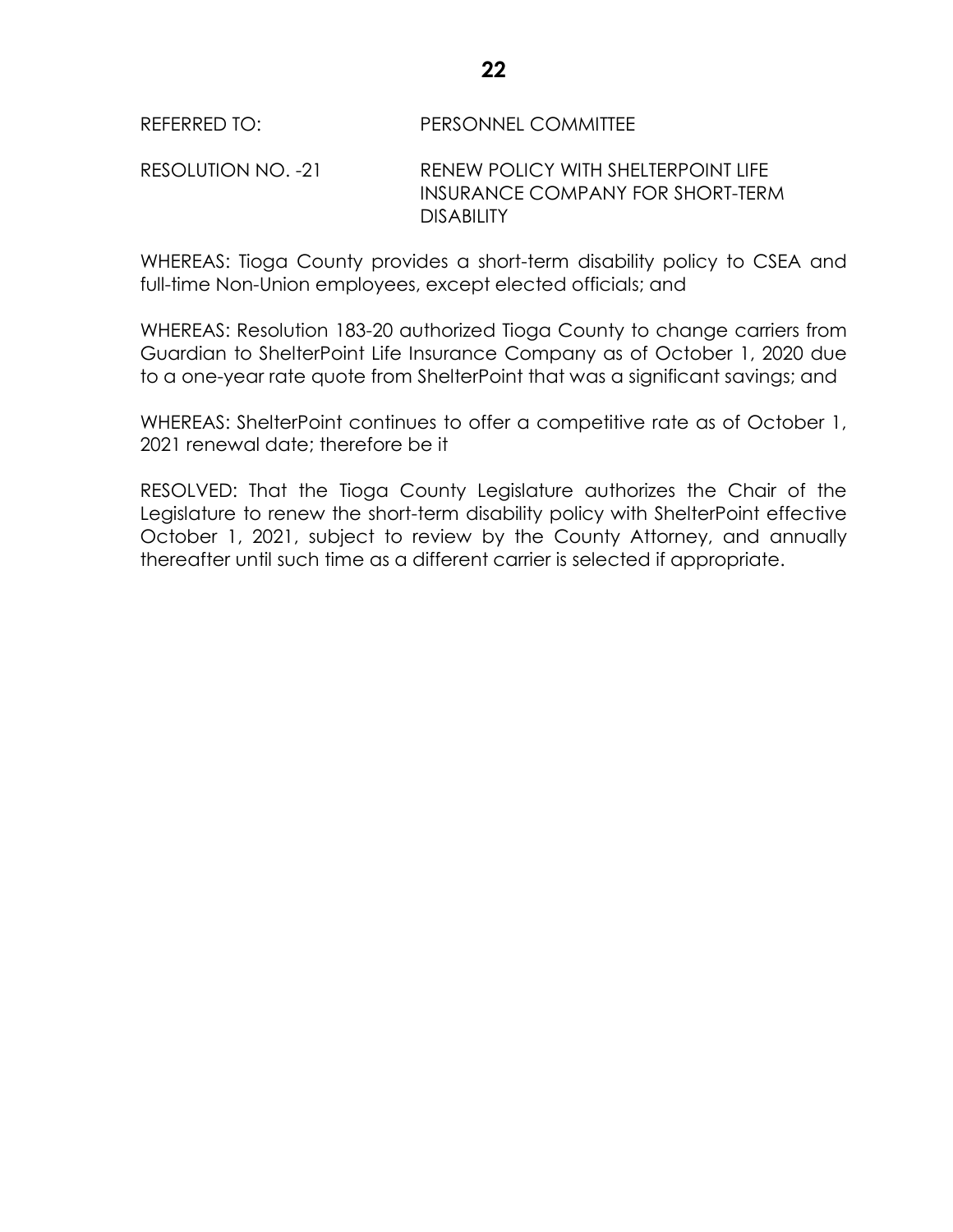| REFERRED TO: | PUBLIC SAFETY COMMITTEE |
|--------------|-------------------------|
|              | FINANCE/LEGAL COMMITTEE |

RESOLUTION NO. -21 AWARD BID FOR EMS STUDY

WHEREAS: The Tioga County Office of Emergency Services sought bids for Emergency Medical Services (EMS) study; and

WHEREAS: The requested study is part of the County's efforts to evaluate its existing EMS Operation and EMS Training to make recommendations for long term success, viability, sustainability, stability and improved efficiency and safety for both EMS services and citizens looking at a five to ten year plan; and

WHEREAS: The Tioga County Office of Emergency Services received sealed bids on September 7, 2021:

| Cambridge Consulting Group                | \$148,500 |
|-------------------------------------------|-----------|
| A.E.R. Consulting Services                | \$225,000 |
| Center for Governmental Research \$63,500 |           |

And:

WHEREAS: Tioga County Office of Emergency Services has determined that Center for Governmental Research is the lowest responsible bidder in substantial and material compliance with the bid specifications; therefore be it

RESOLVED: That the Tioga County Legislature does hereby award the bid to Center for Governmental Research, the lowest responsible bidder in material and substantial compliance with the bid specifications, for \$63,500.00.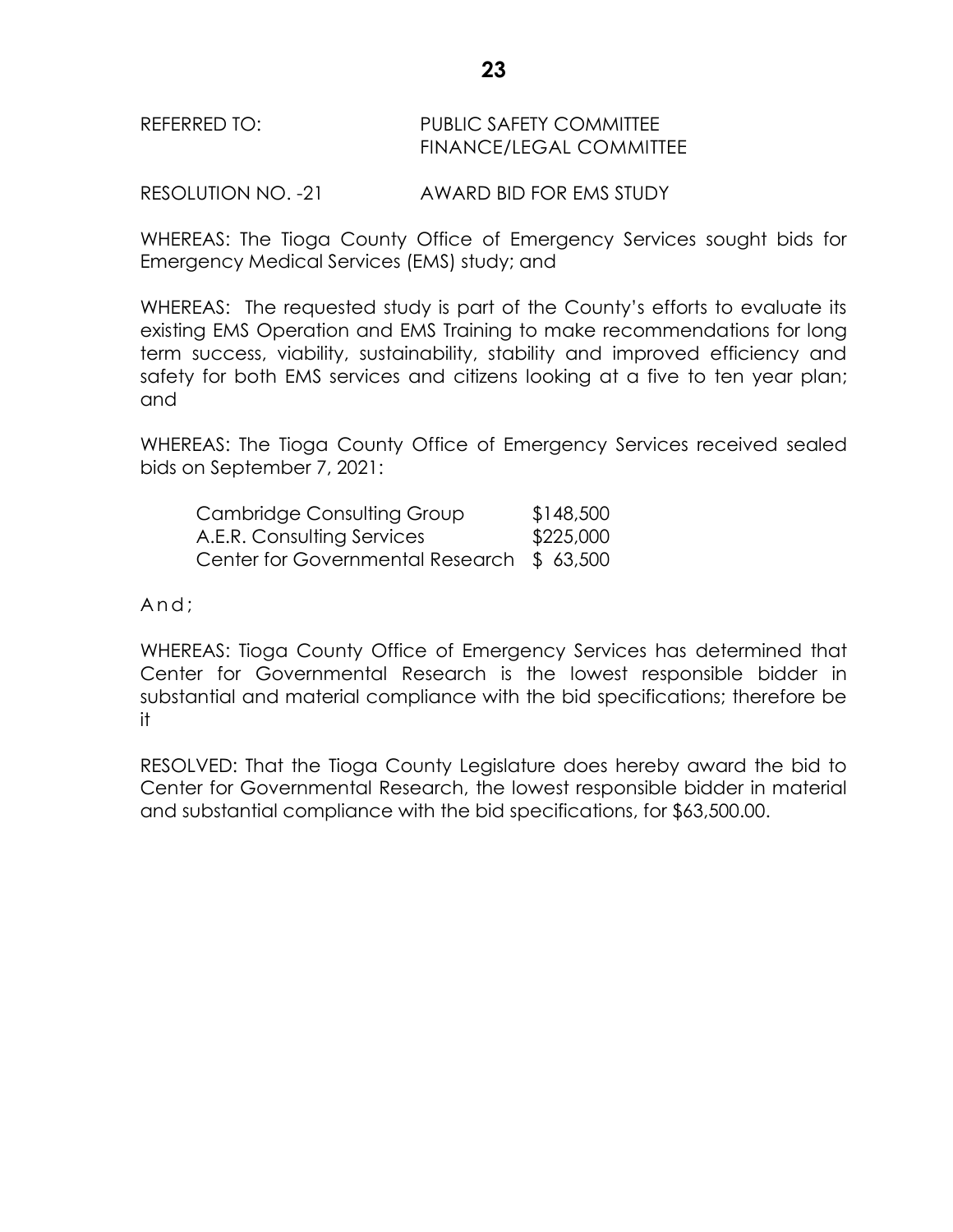RESOLUTION NO. -21 AUTHORIZE CONTRACT WITH UNITED HEALTH CARE (UHC) FOR RETIREE MEDICARE ADVANTAGE PLAN/MEDICARE PART D PRESCRIPTION DRUG COVERAGE THROUGH BROOME COUNTY PURCHASING ALLIANCE (BCPA)

WHEREAS: Resolution 119-21 authorized Tioga County to participate in the Broome County Purchasing Alliance (BCPA) Request for Proposals seeking a contract for Medicare Advantage and Prescription Drug Benefit Services for Medicare-eligible retirees and their eligible spouses; and

WHEREAS: Broome County has reviewed and evaluated all of the proposals and selected United Health Care (UHC) as the carrier to provide the retiree Medicare coverage with three coverage offerings to select from; and

WHEREAS: Tioga County has reviewed the UHC Plan 1, the richest of the three offerings which most closely mirrors Tioga County retirees' current Hartford Medicare Supplemental Plan F and Express Scripts Medicare Part D prescription drug coverage; and

WHEREAS: The UHC representative confirmed that there would be zero out-ofpocket cost for any medical services covered by Medicare which is the same level of medical coverage as with the current Medicare Supplemental Plan F; and

WHEREAS: The UHC Plan 1 provides some additional benefits for services not covered by Medicare, an enhancement from Tioga County's current Medicare Supplemental plan; and

WHEREAS: The UHC representative indicated that the medical network is any provider who accepts Medicare which is the same medical network as our current Medicare Supplemental plan; and

WHEREAS: The UHC representative indicated that UHC Plan 1 prescription coverage is their richest Part D drug formulary and believes it would be similar coverage to our current Medicare Part D formulary; and

WHEREAS: The UHC prescription co-pays in Plan 1 are \$0 for generic, \$5 for preferred brand, \$20 for non-preferred brand, and \$20 for specialty tier for 30 day supply, which is lower than our current plan's 30 day co-pays; and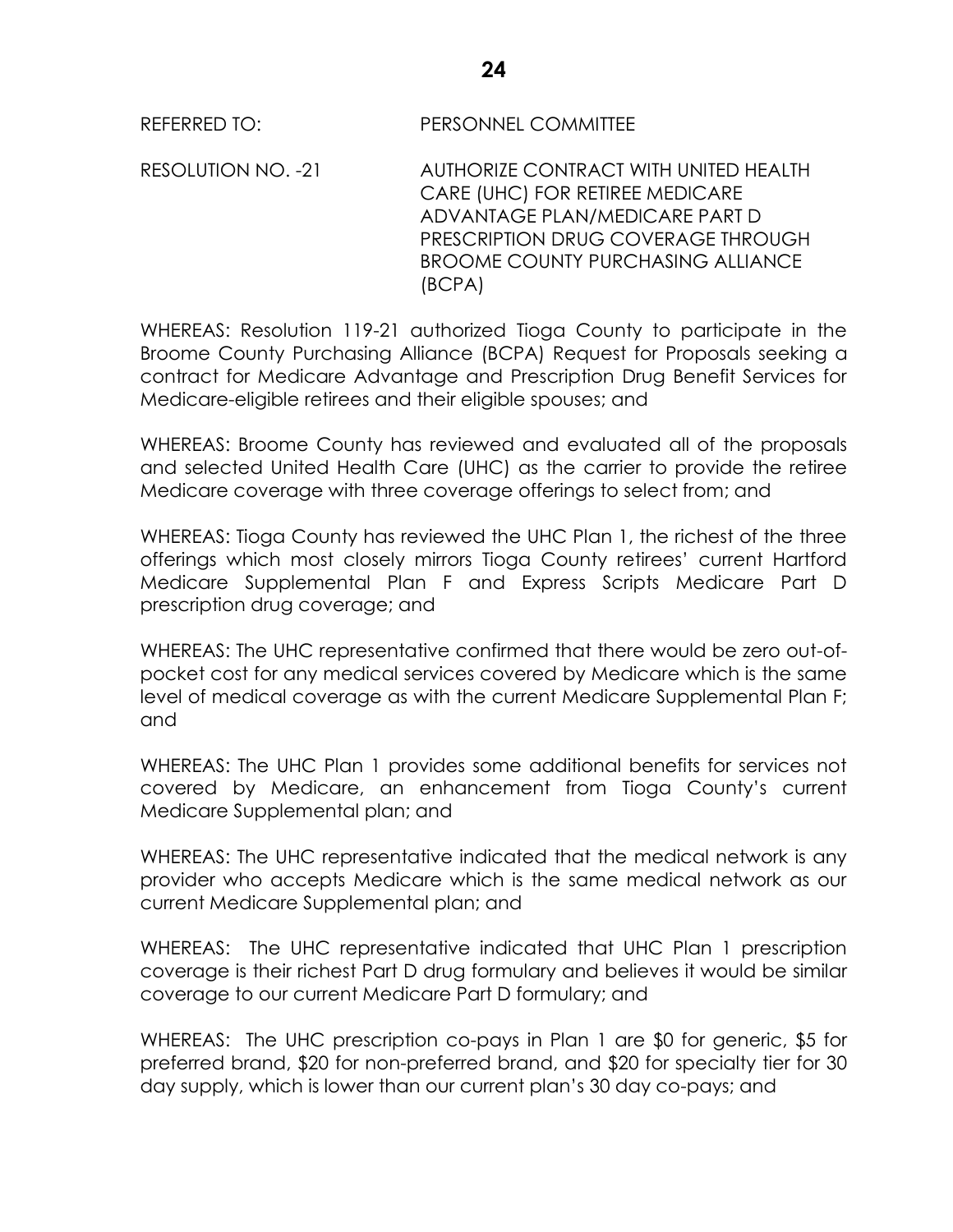WHEREAS: The UHC Plan 1 does allow for 90 day prescriptions for one co-pay through mail order; and

WHEREAS: The UHC pharmacy network is all major pharmacy chains similar to our current plan's pharmacy network; and

WHEREAS: Tioga County met with the Tioga County Retirees' Association Board to discuss this potential change in benefits for 2022, and the UHC representative satisfactorily answered the questions the Board raised about the UHC Plan 1 medical coverage; and

WHEREAS: UHC is able to offer a three year rate guarantee through the BCPA seeking a two year commitment from employers who elect to participate but allows for opting out in any given year; and

WHEREAS: The UHC Plan 1 rate for 2022 and 2023 is \$260 per policy per month and \$275 for 2024, which is almost half the 2022 Medicare Supplemental plan rate of \$490.43 per policy per month, for an annual savings of over \$770,000.00 for 2022; therefore be it

RESOLVED: That the Tioga County Legislature wishes to change Tioga County Medicare eligible retirees' and eligible spouses' coverage to UHC Plan 1 effective January 1, 2022 and acknowledges the two year commitment to UHC Plan 1 through December 31, 2023; and be it further

RESOLVED: That Tioga County is authorized to execute the necessary steps to change retirees' coverage to UHC Plan 1 as of January 1, 2022; and be it further

RESOLVED: That the Tioga County Legislature authorizes the Chair of the Legislature to enter into a contract with United Health Care, subject to review by the County Attorney, electing Plan 1 Medicare Advantage and Medicare Part D Prescription Drug Benefits for Tioga County Medicare eligible retirees and their eligible spouses for the period of January 1, 2022 through December 31, 2022.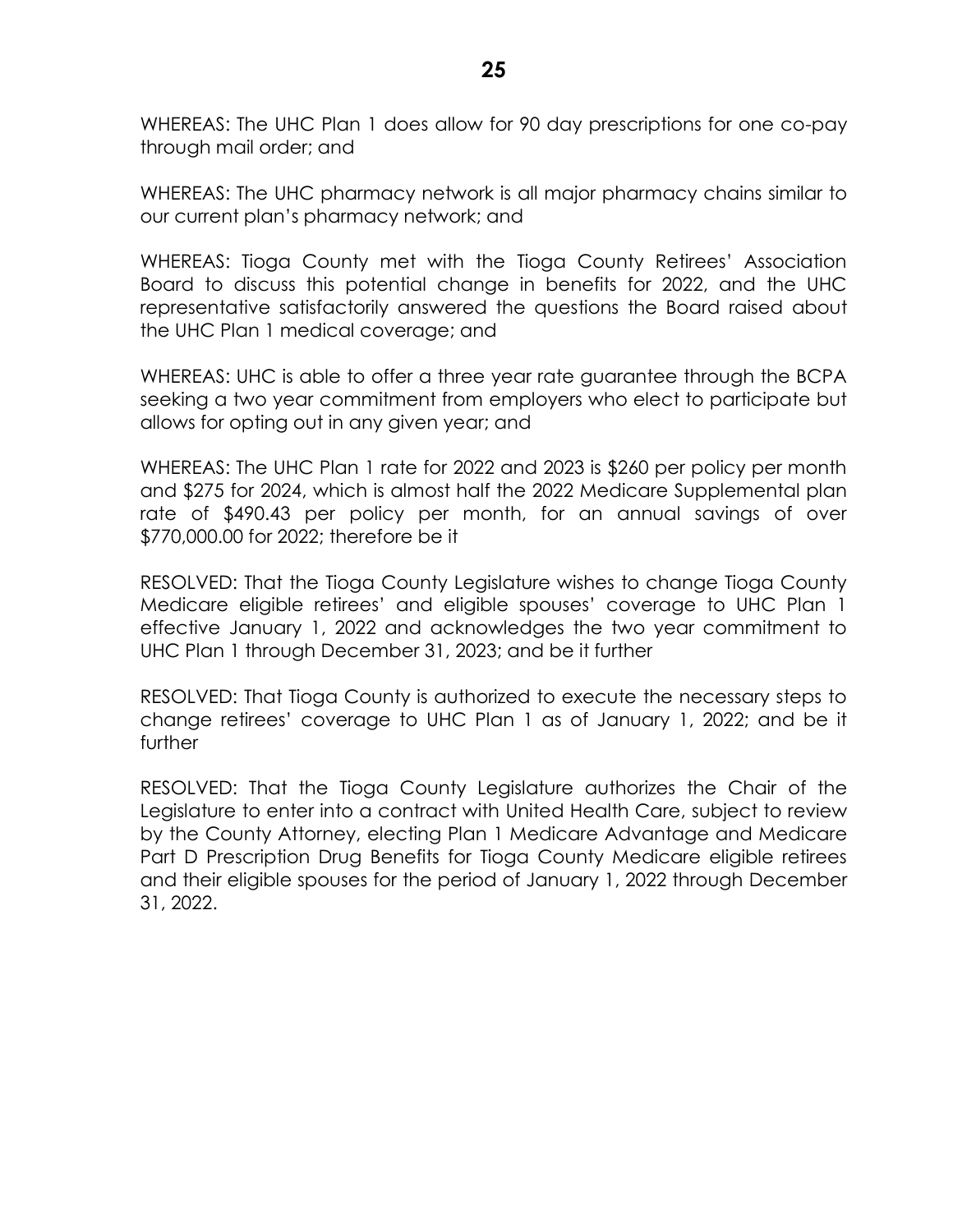RESOLUTION NO. -21 AUTHORIZE CONTRACT WITH EXCELLUS BLUE CROSS/BLUE SHIELD TO ADMINISTER HEALTH INSURANCE BENEFITS

WHEREAS: Tioga County uses the service of Excellus Blue Cross Blue Shield of Central New York to administer health insurance benefits for Tioga County; and

WHEREAS: Excellus Blue Cross Blue Shield of Central New York has submitted a new contract to administer fully insured benefits for Tioga County employees for the period of January 1, 2022 through December 31, 2022; and

WHEREAS: These are contractual benefits for Tioga County union employees; therefore be it

RESOLVED: That the Tioga County Legislature authorizes the Chair of the Legislature to enter into a contract with Excellus Blue Cross Blue Shield of Central New York, subject to review by the County Attorney, to administer health insurance benefits for Tioga County for the period January 1, 2022 through December 31, 2022.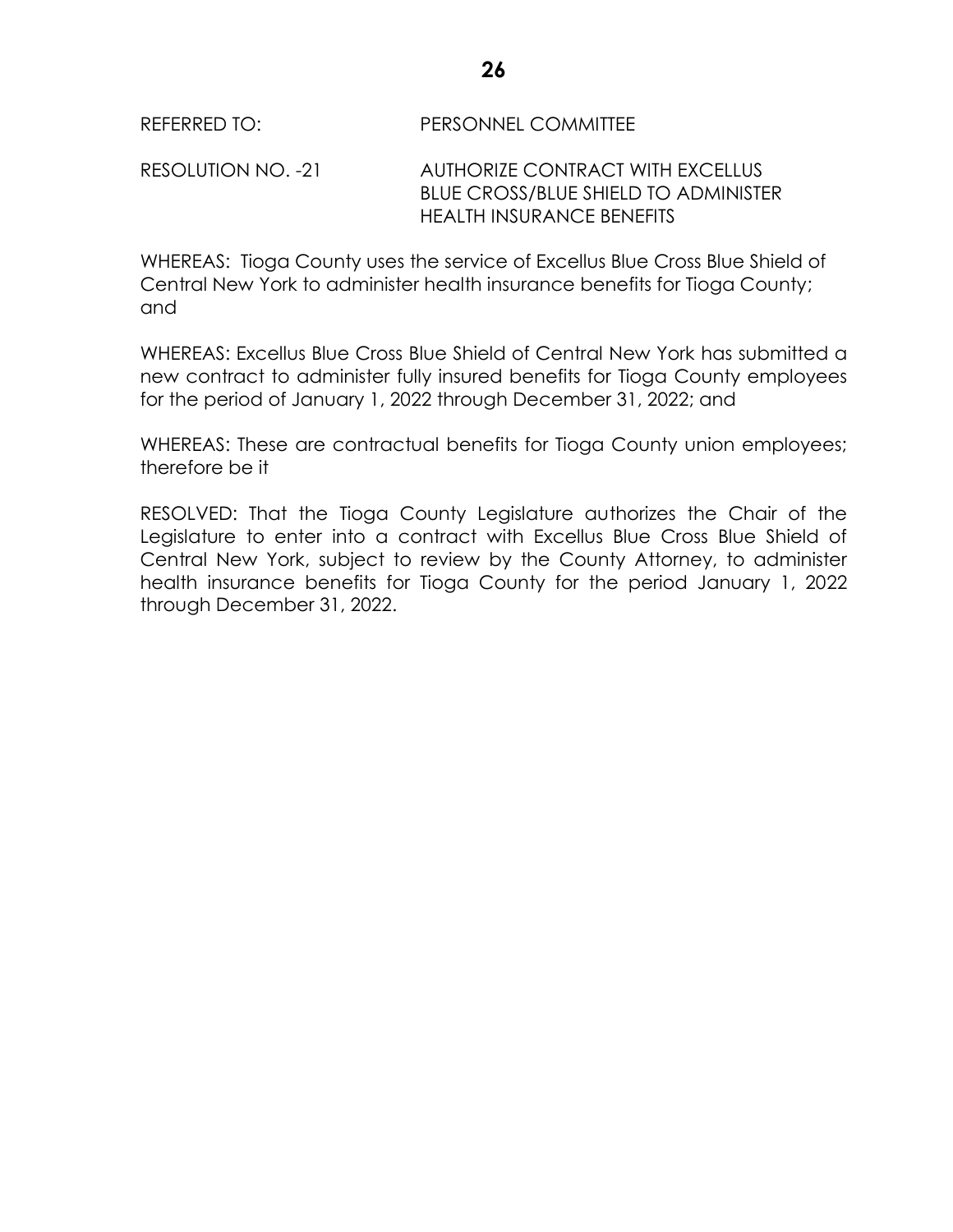| REFERRED TO:       | <b>PUBLIC SAFETY COMMITTEE</b><br>PERSONNEL COMMITTEE      |
|--------------------|------------------------------------------------------------|
| RESOLUTION NO. -21 | AUTHORIZE 2021-22 CONTRACTS WITH<br>SADD SCHOOL ASSOCIATES |
|                    | <b>STOP DWI</b>                                            |

WHEREAS: It is the desire of the STOP DWI Program to arrange five contracts with SADD School Associates which are defined as Independent contractors not entitled to County Employee benefits; and

WHEREAS: It is the desire to contract with the following five SADD School Associates for the school year 2021-22; Aria French to serve the Candor School District; Matthew Cicchetti to serve the Newark Valley School District; Cindy Tebo to serve the Owego Apalachin School District; Erika Brown to serve the Spencer Van Etten School District, and; Janice Barto to serve the Tioga Central School District; and

WHEREAS: Each SADD School Associate will be compensated \$100 each month for the ten months of the school year, but will not exceed \$1,000 for the year; and

WHEREAS: The Tioga County Attorney has approved the agreement that defines the rights and responsibilities of all the parties involved and outlines the compensation to be paid to the STOP DWI School Associates; therefore be it

RESOLVED: That these contracts for SADD School Associates be authorized for the 2021-22 school year.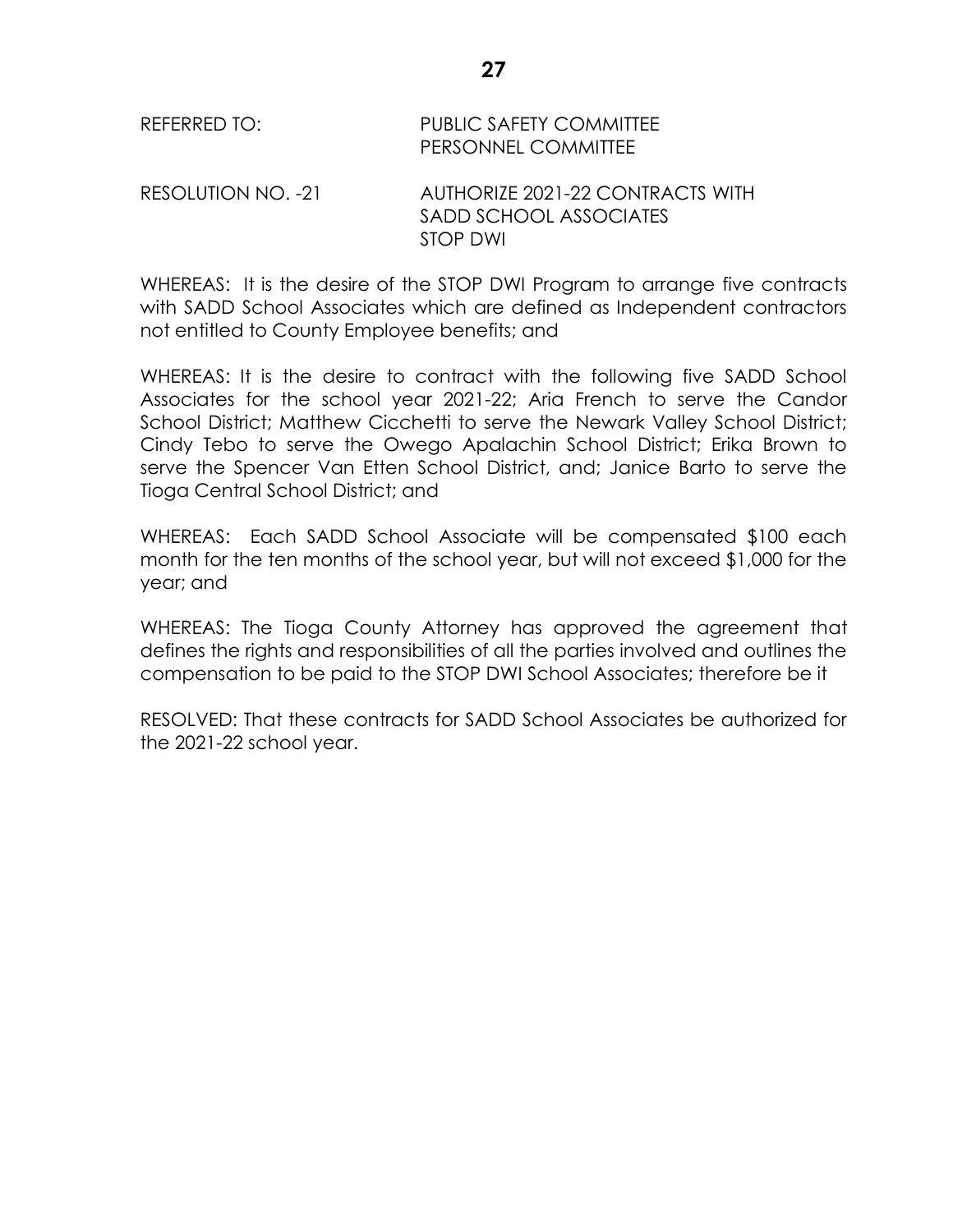## REFERRED TO: PUBLIC SAFETY COMMITTEE

RESOLUTION NO. -21 APPROVE 2022 STOP DWI PLAN

WHEREAS: The New York State Governor's Traffic Safety Committee (GTSC) requires counties to submit an annual STOP DWI Plan by October 1st for the use of monies collected under the STOP DWI Program; and

WHEREAS: The STOP DWI Coordinator has submitted a 2022 STOP DWI Plan to the Tioga County Legislature for approval; therefore be it

RESOLVED: That the Tioga County Legislature hereby approves the 2022 STOP DWI Plan including the following budgeted appropriations:

| Enforcement                | \$6,000  |
|----------------------------|----------|
| <b>Prosecution Related</b> | \$1,000  |
| Probation                  | \$13,000 |
| Rehabilitation             | \$1,000  |
| PI&E                       | \$14,000 |
| Administration             | 450      |
|                            | \$35,450 |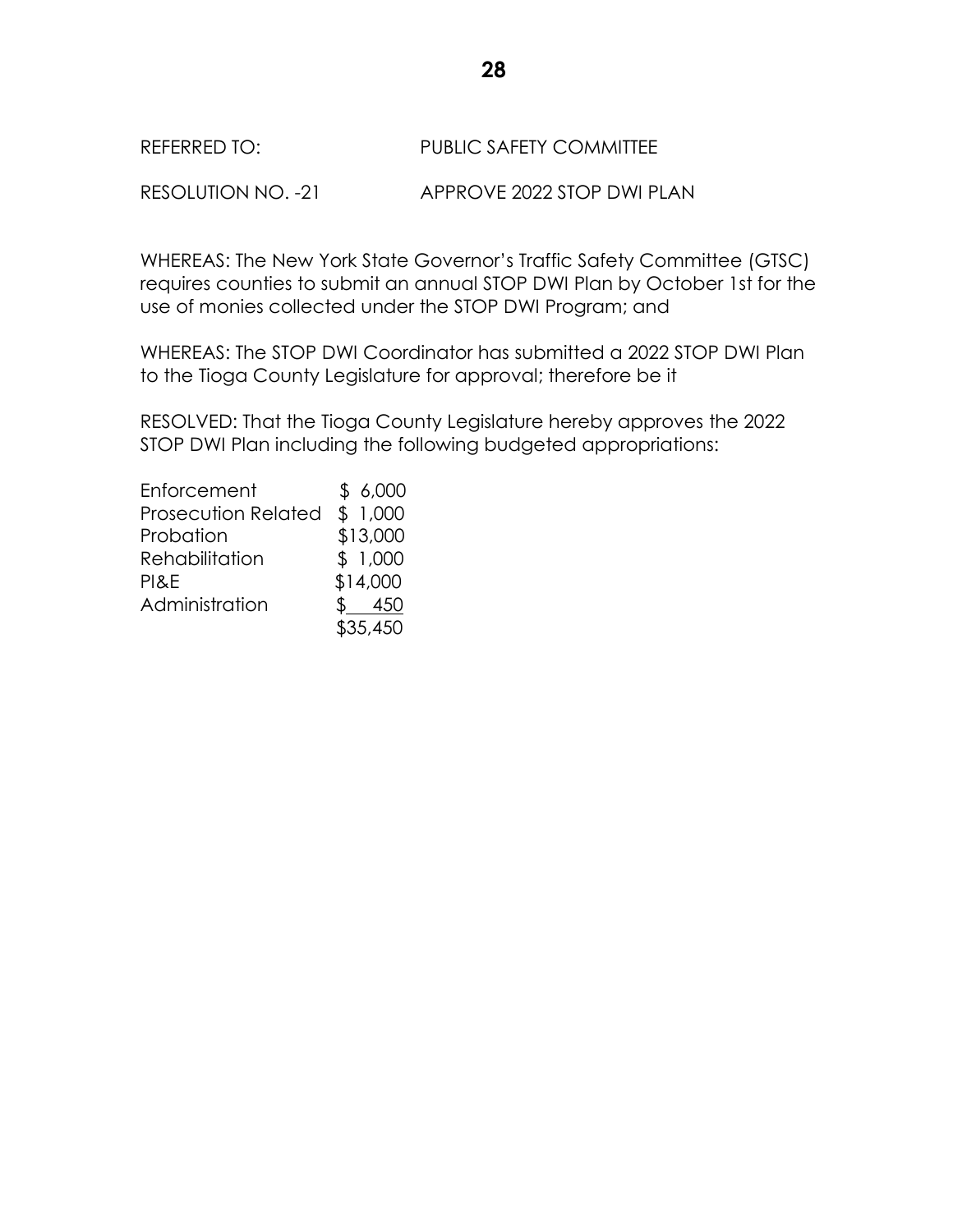## REFERRED TO: PUBLIC SAFETY COMMITTEE

RESOLUTION NO. -21 AUTHORIZE THE SUBMISSION OF THE 2021-2022 NYS STOP DWI HIGH VISIBILITY ENGAGEMENT APPLICATION STOP DWI

WHEREAS: The NYS STOP-DWI Foundation Board secured funding from the Governor's Traffic Safety Committee for the High Visibility Engagement Campaign during the grant cycle of October 1, 2021 – September 30, 2022 with \$15,000 in funding set for Tioga County; and

WHEREAS: County Policy #47 requires that a resolution be approved before any such grant application is submitted; therefore be it

RESOLVED: That the Tioga County Legislature authorizes the Sheriff's Office to apply for this grant.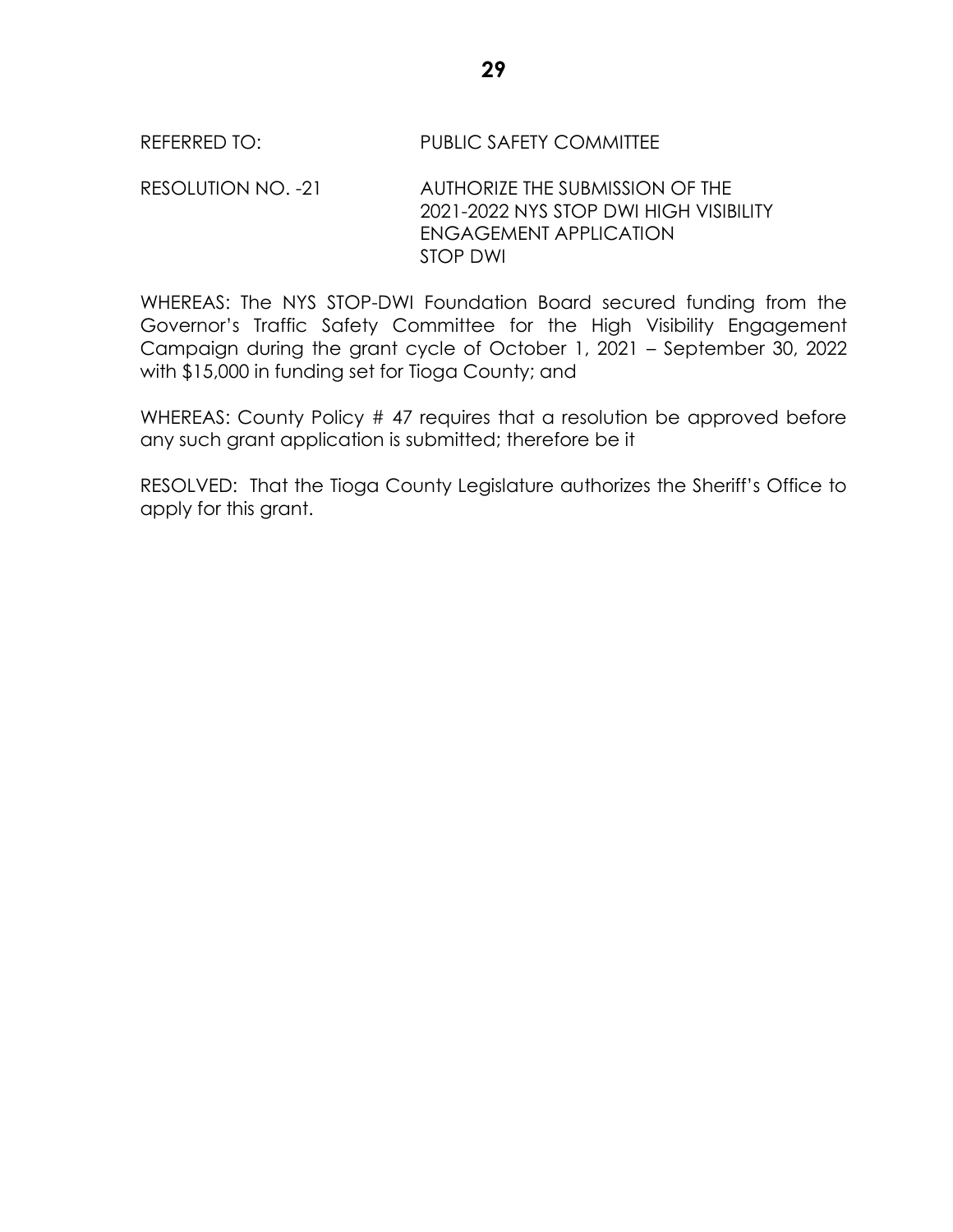RESOLUTION NO. -21 AUTHORIZATION TO EXECUTE ENGAGEMENT LETTER FROM GOLDBERG SEGALLA TO PROVIDE LEGAL SERVICES

WHEREAS: Tioga County has been named as a party in two lawsuits; and

WHEREAS: Tioga County wishes to retain the services of Goldberg Segalla to act on behalf of the County; and

WHEREAS: Goldberg Segalla has set forth the services they will provide in an engagement letter; therefore be it

RESOLVED: That the Tioga County Legislature hereby authorizes the Chair of the Legislature to sign said engagement letter from Goldberg Segalla for said services.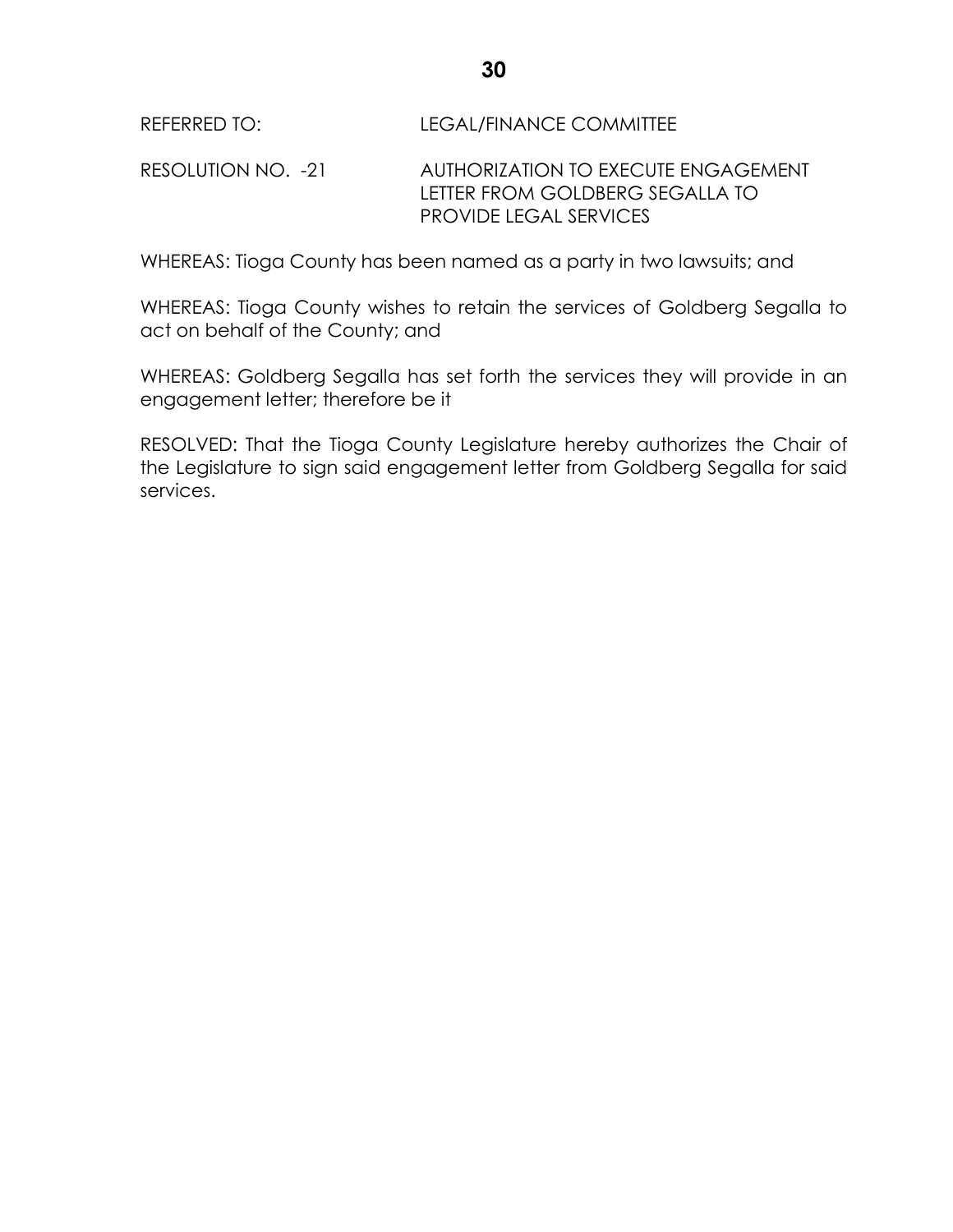RESOLUTION NO. -21 AUTHORIZING THE IMPLEMENTATION AND FUNDING IN THE FIRST INSTANCE 100% OF THE FEDERAL AID AND STATE "MARCHISELLI" PROGRAM-AID ELIGIBLE COSTS OF A TRANSPORTATION FEDERAL-AID PROJECT AND APPROPRIATING FUNDS

WHEREAS: A project for the Tioga County Bridge Preventative Maintenance Program (FFY 2021), PIN 9754.31 (the Project) is eligible for funding under Title 23 U.S. Code, as amended that calls for the apportionment of the costs of such program to be borne at the ratio of 80% Federal Funds and 20% non-Federal Funds; and

WHEREAS: The County of Tioga desires to advance the Project by making a commitment of 100% of the Federal and non-Federal share of the costs of the Preliminary Engineering / Design and Construction, Construction Support and Construction Inspection work.

NOW, THEREFORE, the Tioga County Legislature, duly convened does hereby

RESOLVED: That the Tioga County Legislature hereby approves the abovesubject project; and it is hereby further

RESOLVED: That the Tioga County Legislature hereby authorized the County of Tioga to pay in the first instance 100% of the Federal and non-Federal share of the cost of the Construction, Construction Support and Construction Inspection work for the Project or portions thereof; and it is further

RESOLVED: That the sum of \$249,655 is hereby appropriated from account D5110.540050 and made available to cover the costs of participation in the above phases of the Project; and it is further

RESOLVED: That in the event the full Federal and non-Federal share costs of the project exceeds the amount appropriated above, the Tioga County Legislature shall convene as soon as possible to appropriate said excess amount immediately upon notification by the New York State Department of Transportation thereof, and it is further

RESOLVED: That the Chair of the Tioga County Legislature of the County of Tioga be and is hereby authorized to execute all necessary Agreements, certifications or reimbursement requests for Federal Aid and/or Marchiselli Aid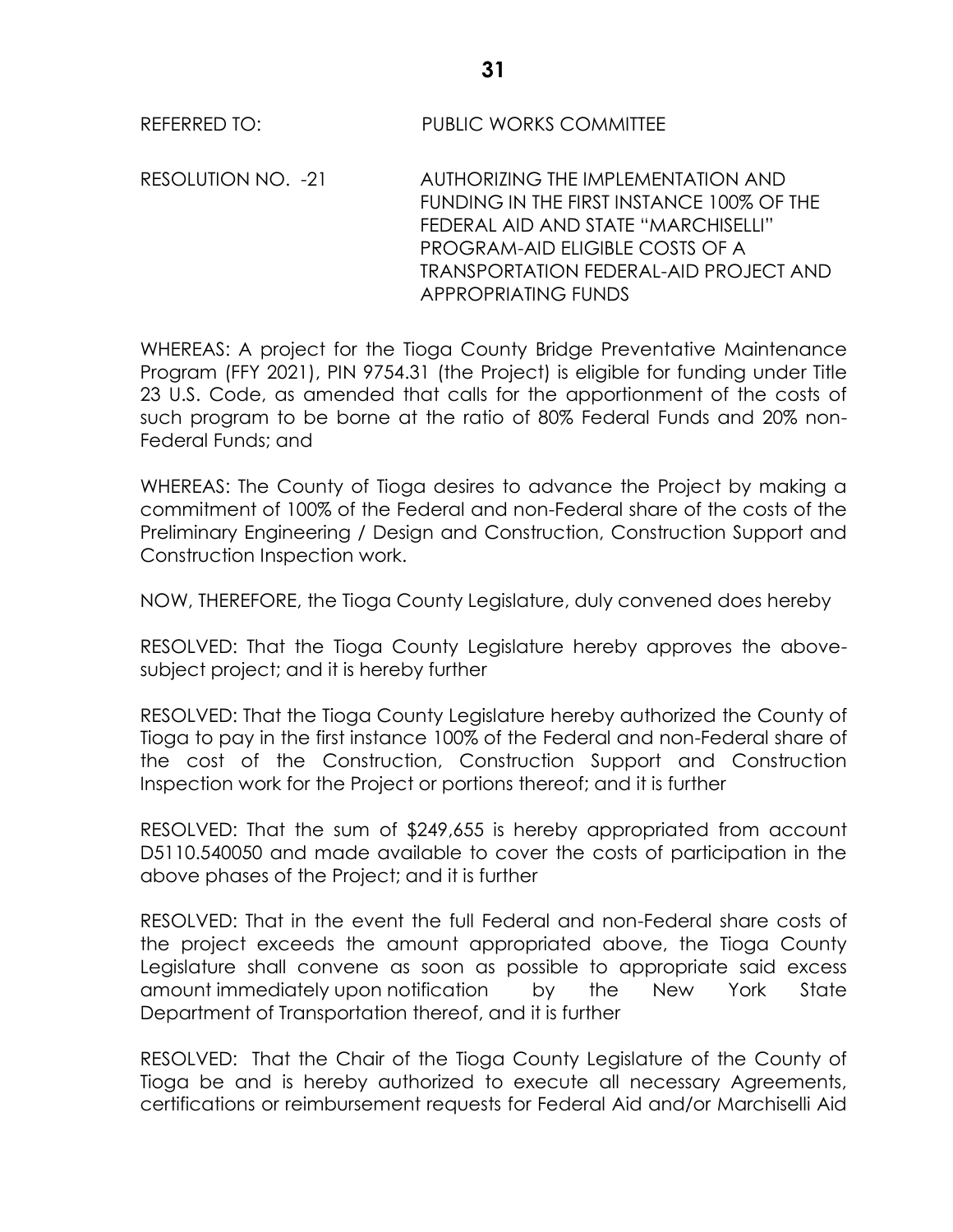on behalf of the County of Tioga with the New York State Department of Transportation in connection with the advancement or approval of the Project and providing for the administration of the Project and the municipality's first instance funding of project costs and permanent funding of the local share of federal-aid and state-aid eligible Project costs and all Project costs within appropriations therefore that are not so eligible, and it is further

RESOLVED: That a certified copy of this resolution be filed with the New York State Commissioner of Transportation by attaching it to any necessary Agreement in connection with the Project, and it is further

RESOLVED: This Resolution shall take effect immediately.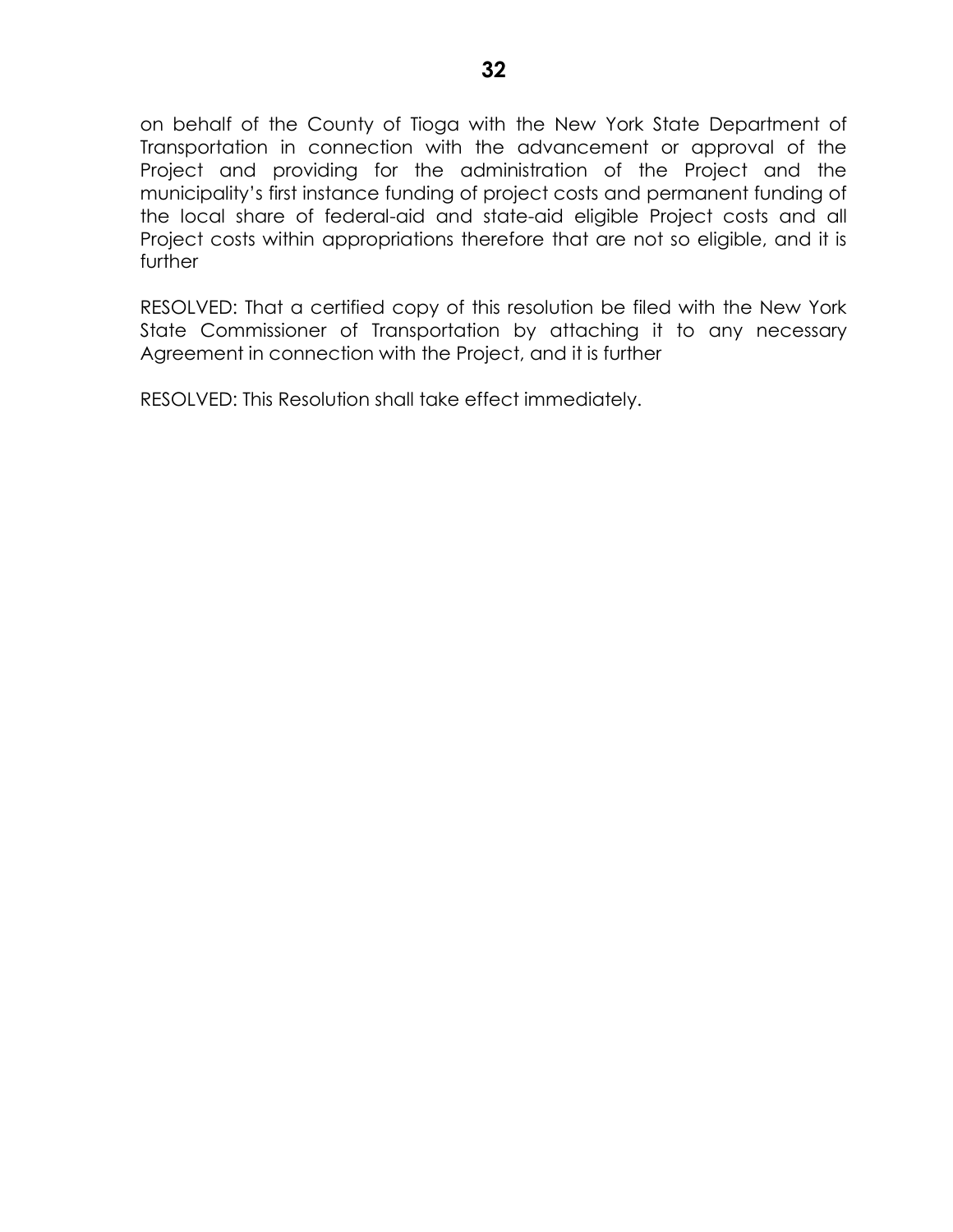| REFERRED TO:       | ADMINISTRATIVE SERVICES COMMITTEE<br><b>FINANCE/LEGAL COMMITTEE</b> |
|--------------------|---------------------------------------------------------------------|
| RESOLUTION NO. -21 | AUTHORIZE APPLICATION FOR NYS EARLY<br>VOTING EXPANSION GRANT AND   |

WHEREAS: The New York State Legislature allocated a total of \$2,000,000 from the 2021 Aid to Localities Budget for use by county boards of elections for Early Voting expansion;

BUDGET AMENDMENT

WHEREAS: Tioga County is authorized to receive up to \$17,694.07 reimbursement from these funds for eligible expenses related to Early Voting expansion and implementation, which have taken place between April 7, 2021 and January 28, 2022; and

WHEREAS: This funding must be accepted and appropriated; therefore be it

RESOLVED: That the Tioga County Board of Elections is authorized to apply for the NYS Early Voting Expansion (EVE) Grant Program as soon as practicable; and be it further

RESOLVED: That the 2021 budget be modified and funds be appropriated to the following accounts:

FROM: A1450-439060 EV State Aid, Early Voting Grant \$17,694.07

TO: A1450-540490 EV Elect. Exp., Early Voting Grant \$17,694.07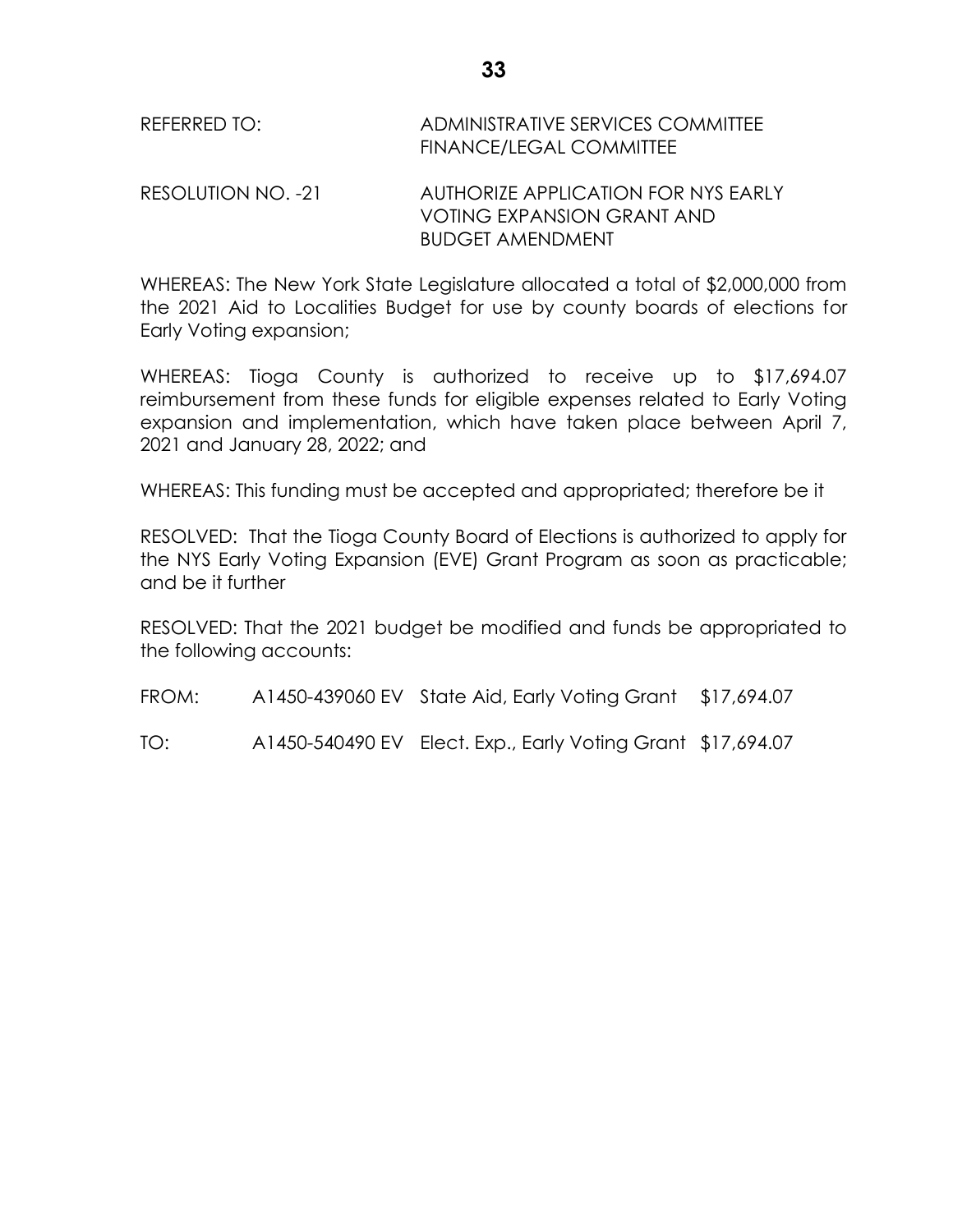| REFERRED TO:                                                                                           | ADMINISTRATIVE SERVICES COMMITTEE<br><b>FINANCE/LEGAL COMMITTEE</b> |
|--------------------------------------------------------------------------------------------------------|---------------------------------------------------------------------|
| $\begin{array}{cc}\n\text{DFC} & \text{DITI} & \text{DITI} & \text{DITI} & \text{DITI} \\ \end{array}$ | A DDLV FOD NIVE TEOLINIOLOOV INNIOVATIO                             |

RESOLUTION NO. -21 APPLY FOR NYS TECHNOLOGY INNOVATION AND ELECTION RESOURCE GRANT AND BUDGET AMENDMENT

WHEREAS: The New York State Legislature allocated a total of \$20,000,000 from the 2021Capital Projects Budget for use by county boards of elections to reimburse expenses related to upgrades of software, technology, and equipment; and

WHEREAS: Tioga County is authorized to receive up to \$50,356.46 reimbursement from these funds for eligible expenses related to Early Voting expansion and implementation, which have taken place between April 7, 2021 and January 27, 2023; and

WHEREAS: This funding will be used to reimburse a portion of the expense for our new voting machines purchased in July 2021, but must first be accepted; therefore be it

RESOLVED: That the Tioga County Board of Elections is authorized to apply for the NYS Technology Innovation and Resource (TIER) Grant Program as soon as practicable; and be it further

RESOLVED: That the 2021 budget be modified to accept funds to the following account:

H1450-439060 State Aid-Elections \$50,356.46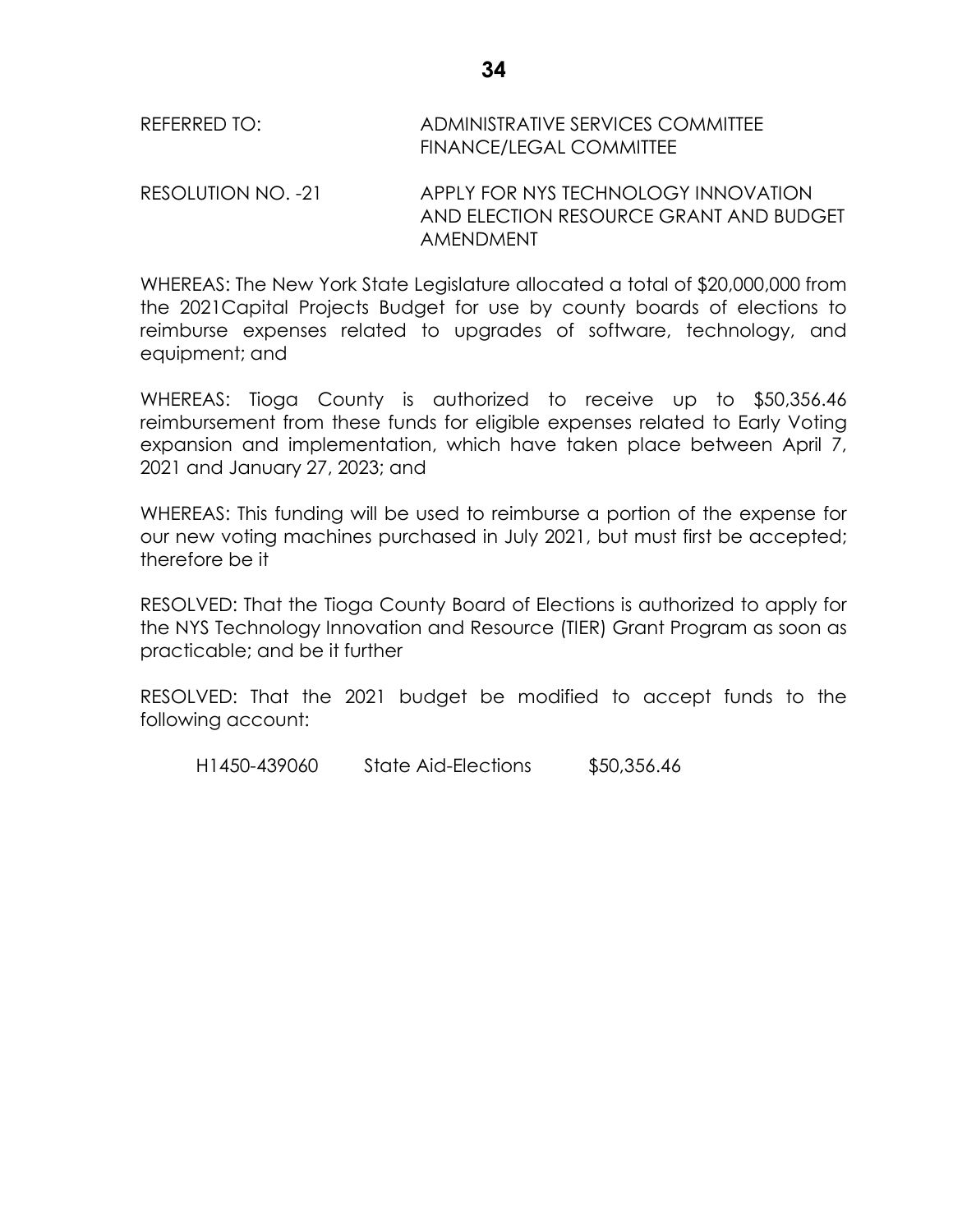## REFERRED TO: HEALTH & HUMAN SERVICES COMMITTEE FINANCE COMMITTEE

RESOLUTION NO. -21 AMEND BUDGET & APPROPRIATE FUNDS PUBLIC HEALTH

WHEREAS: Tioga County Public Health has been awarded funding through Broome County, as a partner in the Creating Healthy Schools and Communities (CHSC) grant; and

WHEREAS: The funding is specifically designated for Public Health efforts toward CHSC in Tioga County; and

WHEREAS: Amending of Budget and Appropriation of Funds requires Legislative approval; therefore be it

RESOLVED: That funding be appropriated as follows:

| From: A4053 422800 Public Health: Local Grants | \$50,000 |
|------------------------------------------------|----------|
|                                                |          |

To: A4053 540487 Public Health: Program Expenses \$ 50,000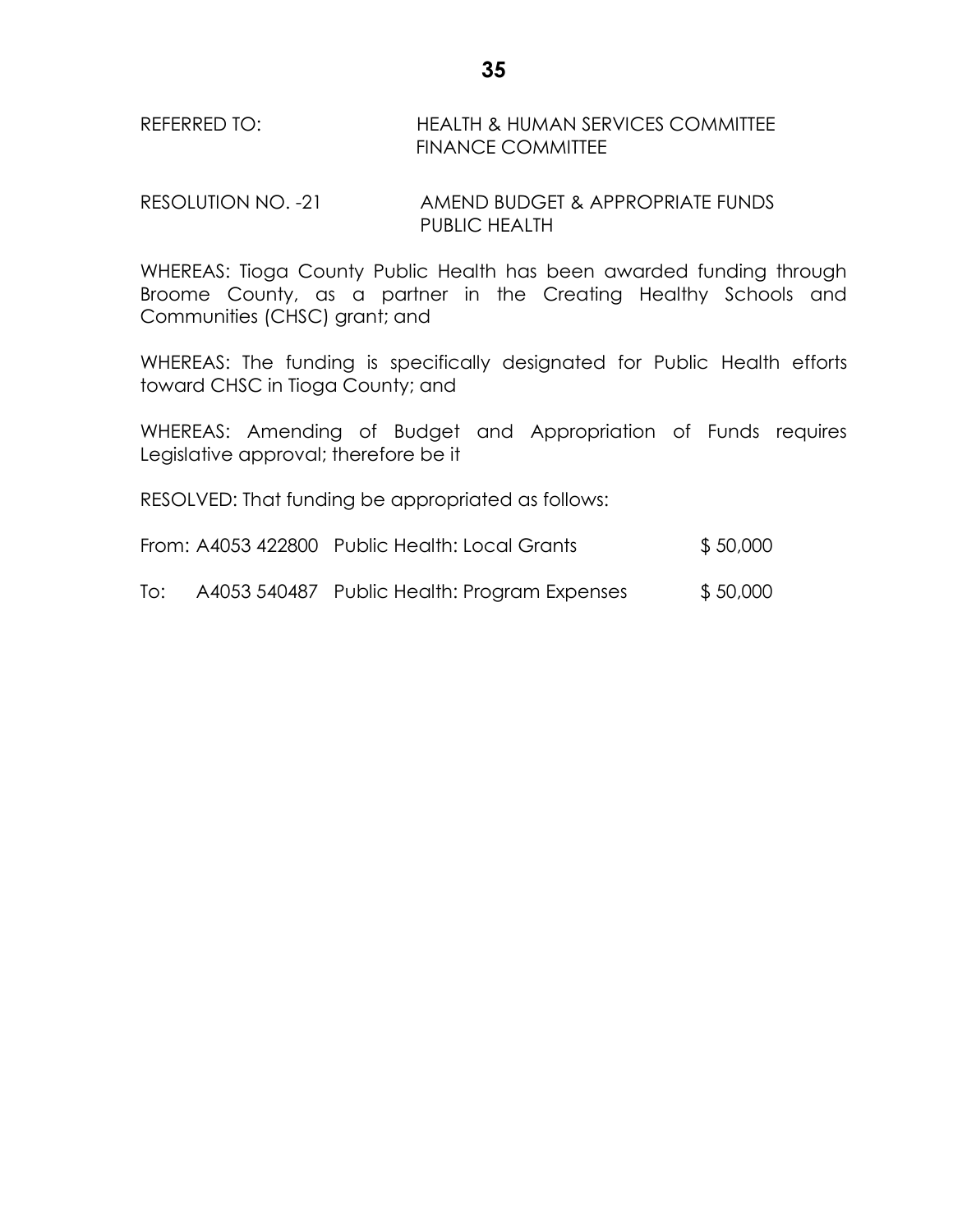## RESOLUTION NO. -21 CONTINGENCY FUND REQUEST AND TRANSFER OF FUNDS MENTAL HYGIENE

WHEREAS: Tioga County Mental Hygiene (TCMH) is required to pay the costs for the inpatient treatment of Tioga County residents that have been assigned Criminal Psychiatric services by the NYS Court system; and

WHEREAS: TCMH has received notice that a Tioga County resident was assigned these services, along with the required payment amount; and

WHEREAS: TCMH has determined the amount of additional funding needed for these already incurred mandated expenses, yet this will require a budget modification and transfer of funds from contingency to Mental Health's appropriation account; and

WHEREAS: Transfer of funds and contingency fund requests requires Legislative approval; therefore be it

RESOLVED: That contingency fund use be approved and transferred as follows:

|     | From: A1990 540715 County Contingency Account                    | \$32,056.50 |
|-----|------------------------------------------------------------------|-------------|
| To: | A4390 540590 Criminal Psychiatric: Services Rendered \$32,056.50 |             |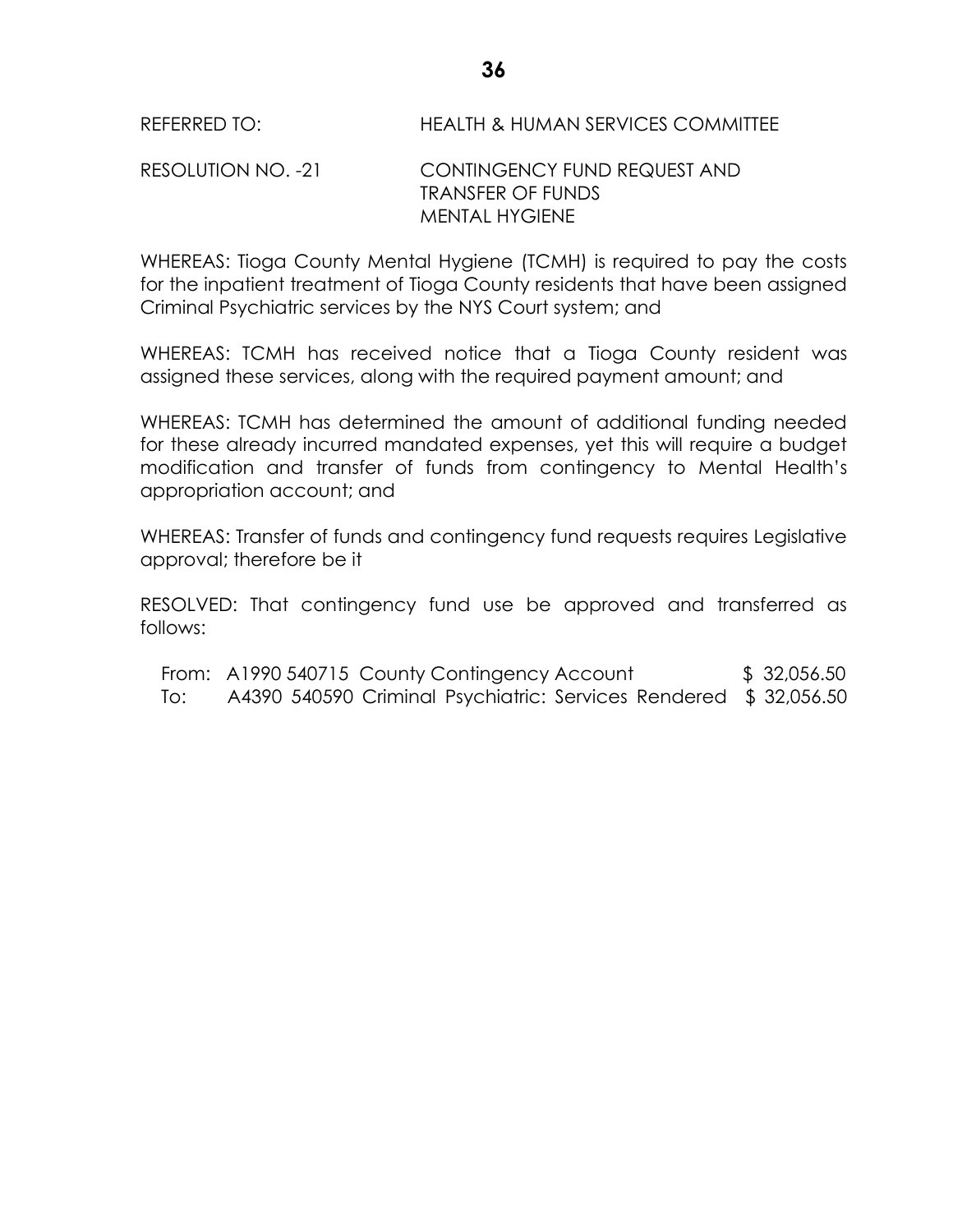WHEREAS: Legislative approval is required for any positon reclassification; and

ECONOMIC DEVELOPMENT & PLANNING

WHEREAS: A part-time Land Bank Director (\$29,249-\$29,980; Non-union) position has been vacant since July 28, 2021, due to resignation; and

WHEREAS: The Director of Economic Development & Planning has reviewed and redefined work assignments within her department and has also determined said part-time vacancy would be better utilized if reclassified; and

WHEREAS: The Director of Economic Development & Planning submitted a New Position Duties Statement to the Personnel Officer who determined that the title of Office Specialist II (\$13.19/hour) was the appropriate classification for work to be performed by the part-time position; therefore be it

RESOLVED: That the part-time vacant Land Bank Director (\$29,249-\$29,980; Non-union) position is reclassified as a part-time Office Specialist II (\$13.19/hour) not to exceed 17 hours per week effective September 15, 2021; and be it further

RESOLVED: The Director of Economic Development & Planning is authorized to fill said part-time vacancy from the appropriate eligible list and in accordance with payroll processing hire date requirements.